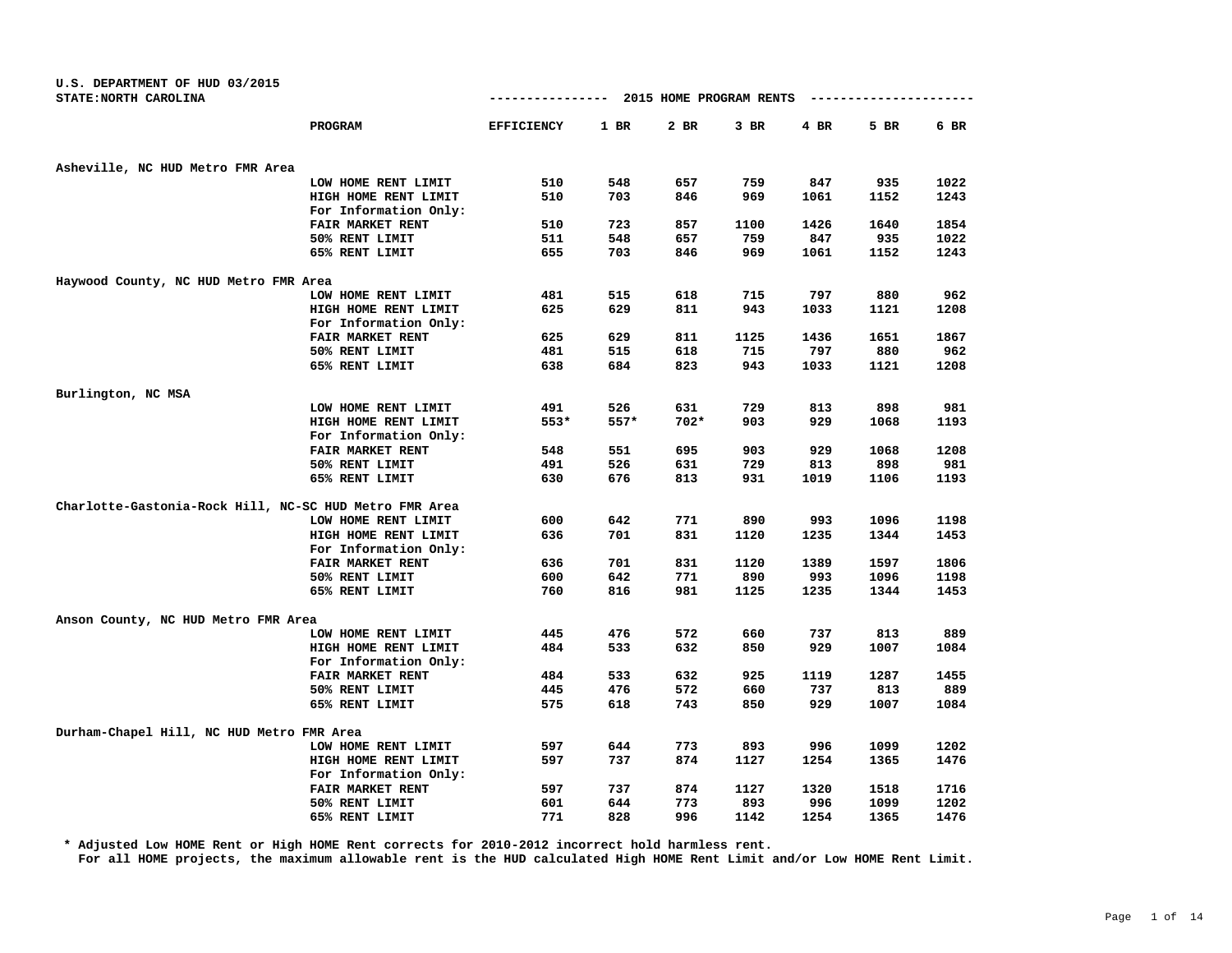| U.S. DEPARTMENT OF HUD 03/2015<br>STATE: NORTH CAROLINA |                       | ----------------  |      | 2015 HOME PROGRAM RENTS |      |      | ---------------- |      |
|---------------------------------------------------------|-----------------------|-------------------|------|-------------------------|------|------|------------------|------|
|                                                         | PROGRAM               | <b>EFFICIENCY</b> | 1 BR | 2 BR                    | 3 BR | 4 BR | 5 BR             | 6 BR |
|                                                         |                       |                   |      |                         |      |      |                  |      |
| Person County, NC HUD Metro FMR Area                    |                       | 453               | 490  | 655                     | 756  | 845  | 931              | 1018 |
|                                                         | LOW HOME RENT LIMIT   |                   |      |                         |      |      |                  |      |
|                                                         | HIGH HOME RENT LIMIT  | 453               | 490  | 663                     | 826  | 950  | 1093             | 1228 |
|                                                         | For Information Only: |                   | 490  |                         |      |      | 1093             | 1235 |
|                                                         | FAIR MARKET RENT      | 453               |      | 663                     | 826  | 950  |                  |      |
|                                                         | 50% RENT LIMIT        | 510               | 546  | 655                     | 756  | 845  | 931              | 1018 |
|                                                         | 65% RENT LIMIT        | 648               | 695  | 836                     | 957  | 1048 | 1137             | 1228 |
| Fayetteville, NC HUD Metro FMR Area                     |                       |                   |      |                         |      |      |                  |      |
|                                                         | LOW HOME RENT LIMIT   | 476               | 510  | 611                     | 706  | 787  | 869              | 950  |
|                                                         | HIGH HOME RENT LIMIT  | 601               | 605  | 774                     | 910  | 996  | 1081             | 1165 |
|                                                         | For Information Only: |                   |      |                         |      |      |                  |      |
|                                                         | FAIR MARKET RENT      | 601               | 605  | 774                     | 1035 | 1303 | 1498             | 1694 |
|                                                         | 50% RENT LIMIT        | 476               | 510  | 611                     | 706  | 787  | 869              | 950  |
|                                                         | 65% RENT LIMIT        | 616               | 661  | 796                     | 910  | 996  | 1081             | 1165 |
| Hoke County, NC HUD Metro FMR Area                      |                       |                   |      |                         |      |      |                  |      |
|                                                         | LOW HOME RENT LIMIT   | 490               | 494  | 630                     | 726  | 811  | 895              | 978  |
|                                                         | HIGH HOME RENT LIMIT  | 491               | 494  | 632                     | 879  | 996  | 1081             | 1165 |
|                                                         | For Information Only: |                   |      |                         |      |      |                  |      |
|                                                         | FAIR MARKET RENT      | 491               | 494  | 632                     | 879  | 1090 | 1254             | 1417 |
|                                                         | 50% RENT LIMIT        | 490               | 525  | 630                     | 726  | 811  | 895              | 978  |
|                                                         | 65% RENT LIMIT        | 616               | 661  | 796                     | 910  | 996  | 1081             | 1165 |
| Goldsboro, NC MSA                                       |                       |                   |      |                         |      |      |                  |      |
|                                                         | LOW HOME RENT LIMIT   | 452               | 471  | 602                     | 695  | 776  | 856              | 936  |
|                                                         | HIGH HOME RENT LIMIT  | 452               | 471  | 637                     | 830  | 960  | 1041             | 1121 |
|                                                         | For Information Only: |                   |      |                         |      |      |                  |      |
|                                                         | FAIR MARKET RENT      | 452               | 471  | 637                     | 830  | 1015 | 1167             | 1320 |
|                                                         | 50% RENT LIMIT        | 468               | 501  | 602                     | 695  | 776  | 856              | 936  |
|                                                         | 65% RENT LIMIT        | 594               | 638  | 767                     | 878  | 960  | 1041             | 1121 |
|                                                         |                       |                   |      |                         |      |      |                  |      |
| Greensboro-High Point, NC HUD Metro FMR Area            |                       |                   |      |                         |      |      |                  |      |
|                                                         | LOW HOME RENT LIMIT   | 485               | 519  | 622                     | 719  | 802  | 885              | 967  |
|                                                         | HIGH HOME RENT LIMIT  | 518               | 594  | 704                     | 952  | 1043 | 1131             | 1221 |
|                                                         | For Information Only: |                   |      |                         |      |      |                  |      |
|                                                         | FAIR MARKET RENT      | 518               | 594  | 704                     | 957  | 1080 | 1242             | 1404 |
|                                                         | 50% RENT LIMIT        | 485               | 519  | 622                     | 719  | 802  | 885              | 967  |
|                                                         | 65% RENT LIMIT        | 644               | 691  | 832                     | 952  | 1043 | 1131             | 1221 |
| Rockingham County, NC HUD Metro FMR Area                |                       |                   |      |                         |      |      |                  |      |
|                                                         | LOW HOME RENT LIMIT   | 446               | 478  | 573                     | 663  | 740  | 816              | 892  |
|                                                         | HIGH HOME RENT LIMIT  | 497               | 500  | 632                     | 787  | 845  | 972              | 1084 |
|                                                         | For Information Only: |                   |      |                         |      |      |                  |      |
|                                                         | FAIR MARKET RENT      | 497               | 500  | 632                     | 787  | 845  | 972              | 1099 |
|                                                         | 50% RENT LIMIT        | 446               | 478  | 573                     | 663  | 740  | 816              | 892  |
|                                                         | 65% RENT LIMIT        | 575               | 618  | 743                     | 850  | 929  | 1007             | 1084 |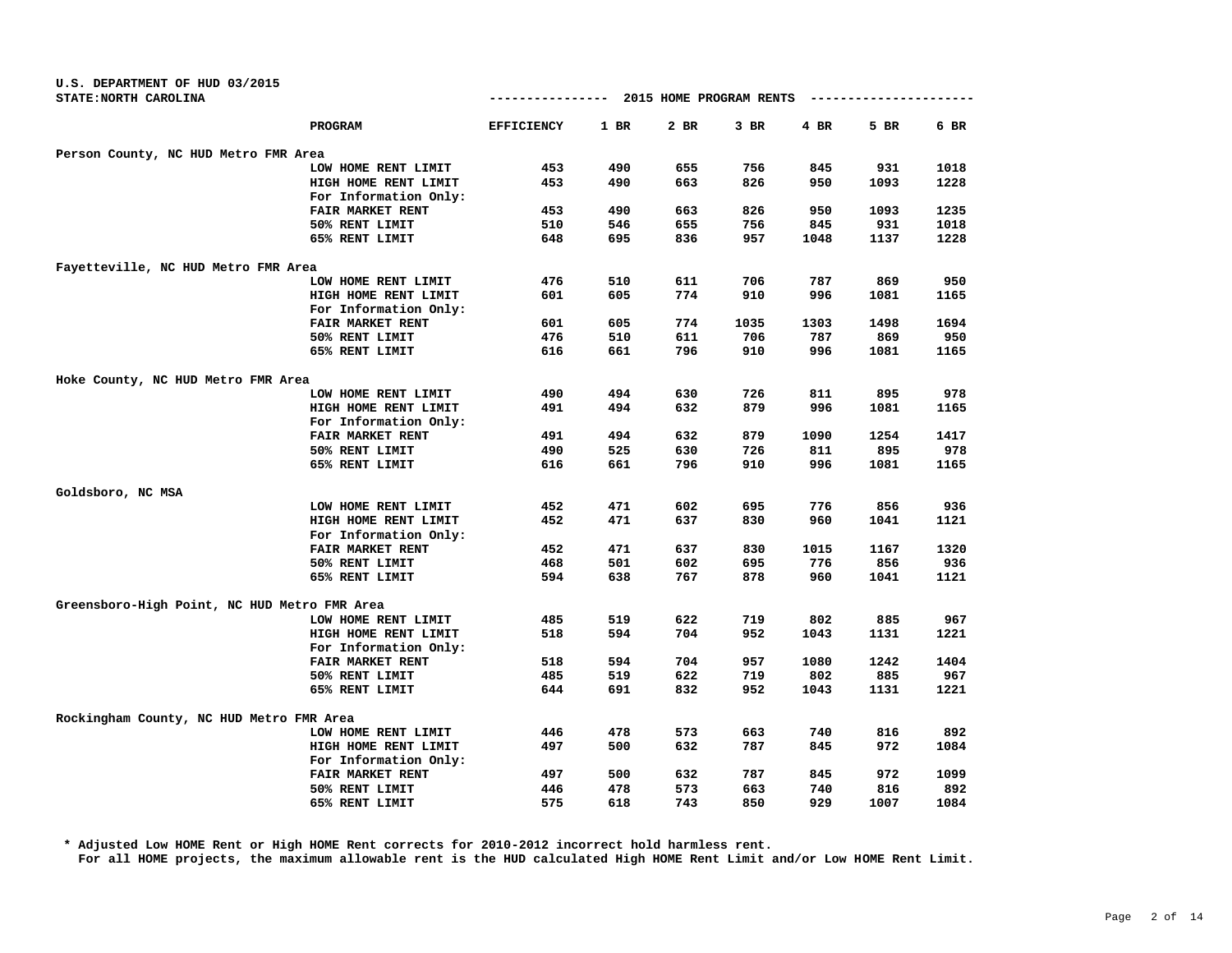| U.S. DEPARTMENT OF HUD 03/2015<br>STATE: NORTH CAROLINA |                       | --------------    |      | 2015 HOME PROGRAM RENTS |      |      |      |      |
|---------------------------------------------------------|-----------------------|-------------------|------|-------------------------|------|------|------|------|
|                                                         | PROGRAM               | <b>EFFICIENCY</b> | 1 BR | 2 BR                    | 3 BR | 4 BR | 5 BR | 6 BR |
| Greenville, NC HUD Metro FMR Area                       |                       |                   |      |                         |      |      |      |      |
|                                                         | LOW HOME RENT LIMIT   | 502               | 533  | 646                     | 746  | 832  | 918  | 1004 |
|                                                         | HIGH HOME RENT LIMIT  | 530               | 533  | 689                     | 934  | 1045 | 1135 | 1224 |
|                                                         | For Information Only: |                   |      |                         |      |      |      |      |
|                                                         | FAIR MARKET RENT      | 530               | 533  | 689                     | 934  | 1220 | 1403 | 1586 |
|                                                         | 50% RENT LIMIT        | 502               | 538  | 646                     | 746  | 832  | 918  | 1004 |
|                                                         | 65% RENT LIMIT        | 645               | 693  | 833                     | 954  | 1045 | 1135 | 1224 |
| Greene County, NC HUD Metro FMR Area                    |                       |                   |      |                         |      |      |      |      |
|                                                         | LOW HOME RENT LIMIT   | 463               | 467  | 596                     | 688  | 767  | 846  | 925  |
|                                                         | HIGH HOME RENT LIMIT  | 464               | 467  | 632                     | 793  | 845  | 972  | 1099 |
|                                                         | For Information Only: |                   |      |                         |      |      |      |      |
|                                                         | FAIR MARKET RENT      | 464               | 467  | 632                     | 793  | 845  | 972  | 1099 |
|                                                         | 50% RENT LIMIT        | 463               | 496  | 596                     | 688  | 767  | 846  | 925  |
|                                                         | 65% RENT LIMIT        | 618               | 663  | 798                     | 913  | 999  | 1083 | 1168 |
| Hickory-Lenoir-Morganton, NC MSA                        |                       |                   |      |                         |      |      |      |      |
|                                                         | LOW HOME RENT LIMIT   | 467               | 500  | 600                     | 693  | 773  | 853  | 932  |
|                                                         | HIGH HOME RENT LIMIT  | 511               | 533  | 632                     | 827  | 948  | 1027 | 1107 |
|                                                         | For Information Only: |                   |      |                         |      |      |      |      |
|                                                         | FAIR MARKET RENT      | 511               | 533  | 632                     | 827  | 1028 | 1182 | 1336 |
|                                                         | 50% RENT LIMIT        | 467               | 500  | 600                     | 693  | 773  | 853  | 932  |
|                                                         | 65% RENT LIMIT        | 588               | 631  | 758                     | 867  | 948  | 1027 | 1107 |
| Jacksonville, NC MSA                                    |                       |                   |      |                         |      |      |      |      |
|                                                         | LOW HOME RENT LIMIT   | 448               | 480  | 576                     | 665  | 742  | 819  | 896  |
|                                                         | HIGH HOME RENT LIMIT  | 596               | 629  | 771                     | 882  | 964  | 1045 | 1126 |
|                                                         | For Information Only: |                   |      |                         |      |      |      |      |
|                                                         | FAIR MARKET RENT      | 624               | 629  | 773                     | 1087 | 1369 | 1574 | 1780 |
|                                                         | 50% RENT LIMIT        | 448               | 480  | 576                     | 665  | 742  | 819  | 896  |
|                                                         | 65% RENT LIMIT        | 596               | 641  | 771                     | 882  | 964  | 1045 | 1126 |
| Raleigh-Cary, NC MSA                                    |                       |                   |      |                         |      |      |      |      |
|                                                         | LOW HOME RENT LIMIT   | 663               | 750  | 900                     | 1038 | 1158 | 1278 | 1398 |
|                                                         | HIGH HOME RENT LIMIT  | 663               | 774  | 918                     | 1189 | 1455 | 1587 | 1719 |
|                                                         | For Information Only: |                   |      |                         |      |      |      |      |
|                                                         | FAIR MARKET RENT      | 663               | 774  | 918                     | 1189 | 1477 | 1699 | 1920 |
|                                                         | 50% RENT LIMIT        | 700               | 750  | 900                     | 1038 | 1158 | 1278 | 1398 |
|                                                         | 65% RENT LIMIT        | 894               | 959  | 1152                    | 1322 | 1455 | 1587 | 1719 |
| Rocky Mount, NC MSA                                     |                       |                   |      |                         |      |      |      |      |
|                                                         | LOW HOME RENT LIMIT   | 461               | 494  | 593                     | 685  | 765  | 843  | 922  |
|                                                         | HIGH HOME RENT LIMIT  | 530               | 533  | 659                     | 862  | 943  | 1021 | 1100 |
|                                                         | For Information Only: |                   |      |                         |      |      |      |      |
|                                                         | FAIR MARKET RENT      | 530               | 533  | 659                     | 899  | 948  | 1090 | 1232 |
|                                                         | 50% RENT LIMIT        | 461               | 494  | 593                     | 685  | 765  | 843  | 922  |
|                                                         | 65% RENT LIMIT        | 584               | 627  | 754                     | 862  | 943  | 1021 | 1100 |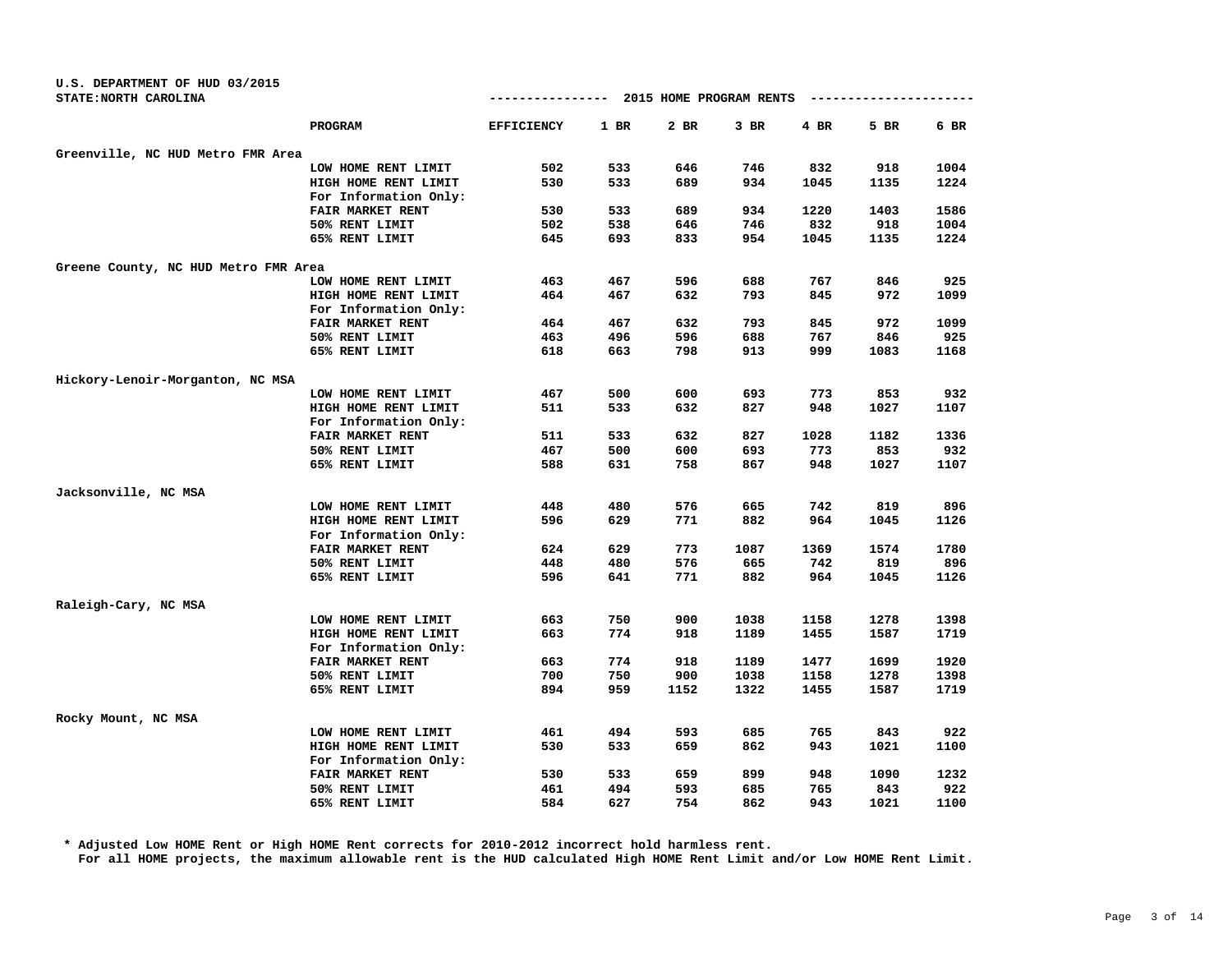| STATE: NORTH CAROLINA                          |                       | ---------------- 2015 HOME PROGRAM RENTS |        |      |        |      | --------------- |      |
|------------------------------------------------|-----------------------|------------------------------------------|--------|------|--------|------|-----------------|------|
|                                                | PROGRAM               | <b>EFFICIENCY</b>                        | $1$ BR | 2 BR | $3$ BR | 4 BR | 5 BR            | 6 BR |
| Virginia Beach-Norfolk-Newport News, VA-NC MSA |                       |                                          |        |      |        |      |                 |      |
|                                                | LOW HOME RENT LIMIT   | 642                                      | 688    | 825  | 953    | 1063 | 1173            | 1282 |
|                                                | HIGH HOME RENT LIMIT  | 831                                      | 892    | 1072 | 1230   | 1353 | 1474            | 1595 |
|                                                | For Information Only: |                                          |        |      |        |      |                 |      |
|                                                | FAIR MARKET RENT      | 894                                      | 920    | 1107 | 1530   | 1926 | 2215            | 2504 |
|                                                | 50% RENT LIMIT        | 642                                      | 688    | 825  | 953    | 1063 | 1173            | 1282 |
|                                                | 65% RENT LIMIT        | 831                                      | 892    | 1072 | 1230   | 1353 | 1474            | 1595 |
| Wilmington, NC HUD Metro FMR Area              |                       |                                          |        |      |        |      |                 |      |
|                                                | LOW HOME RENT LIMIT   | 552                                      | 591    | 710  | 820    | 915  | 1010            | 1104 |
|                                                | HIGH HOME RENT LIMIT  | 639                                      | 685    | 847  | 1034   | 1134 | 1232            | 1331 |
|                                                | For Information Only: |                                          |        |      |        |      |                 |      |
|                                                | FAIR MARKET RENT      | 639                                      | 685    | 847  | 1117   | 1274 | 1465            | 1656 |
|                                                | 50% RENT LIMIT        | 552                                      | 591    | 710  | 820    | 915  | 1010            | 1104 |
|                                                | 65% RENT LIMIT        | 699                                      | 750    | 902  | 1034   | 1134 | 1232            | 1331 |
| Pender County, NC HUD Metro FMR Area           |                       |                                          |        |      |        |      |                 |      |
|                                                | LOW HOME RENT LIMIT   | 493                                      | 497    | 647  | 747    | 833  | 920             | 1006 |
|                                                | HIGH HOME RENT LIMIT  | 493                                      | 497    | 672  | 980    | 1074 | 1167            | 1259 |
|                                                | For Information Only: |                                          |        |      |        |      |                 |      |
|                                                | FAIR MARKET RENT      | 493                                      | 497    | 672  | 990    | 1120 | 1288            | 1456 |
|                                                | 50% RENT LIMIT        | 503                                      | 539    | 647  | 747    | 833  | 920             | 1006 |
|                                                | 65% RENT LIMIT        | 663                                      | 711    | 856  | 980    | 1074 | 1167            | 1259 |
| Winston-Salem, NC MSA                          |                       |                                          |        |      |        |      |                 |      |
|                                                | LOW HOME RENT LIMIT   | 540                                      | 561    | 687  | 806    | 900  | 992             | 1085 |
|                                                | HIGH HOME RENT LIMIT  | 540                                      | 561    | 687  | 991    | 1046 | 1203            | 1305 |
|                                                | For Information Only: |                                          |        |      |        |      |                 |      |
|                                                | FAIR MARKET RENT      | 540                                      | 561    | 687  | 991    | 1046 | 1203            | 1360 |
|                                                | 50% RENT LIMIT        | 542                                      | 581    | 697  | 806    | 900  | 992             | 1085 |
|                                                | 65% RENT LIMIT        | 686                                      | 736    | 886  | 1014   | 1111 | 1208            | 1305 |
| Alleghany County, NC                           |                       |                                          |        |      |        |      |                 |      |
|                                                | LOW HOME RENT LIMIT   | 445                                      | 476    | 572  | 660    | 737  | 813             | 889  |
|                                                | HIGH HOME RENT LIMIT  | 511                                      | 533    | 632  | 850    | 908  | 1007            | 1084 |
|                                                | For Information Only: |                                          |        |      |        |      |                 |      |
|                                                | FAIR MARKET RENT      | 511                                      | 533    | 632  | 905    | 908  | 1044            | 1180 |
|                                                | 50% RENT LIMIT        | 445                                      | 476    | 572  | 660    | 737  | 813             | 889  |
|                                                | 65% RENT LIMIT        | 575                                      | 618    | 743  | 850    | 929  | 1007            | 1084 |
| Ashe County, NC                                |                       |                                          |        |      |        |      |                 |      |
|                                                | LOW HOME RENT LIMIT   | 441                                      | 478    | 573  | 661    | 738  | 815             | 890  |
|                                                | HIGH HOME RENT LIMIT  | 441                                      | 482    | 632  | 787    | 845  | 972             | 1089 |
|                                                | For Information Only: |                                          |        |      |        |      |                 |      |
|                                                | FAIR MARKET RENT      | 441                                      | 482    | 632  | 787    | 845  | 972             | 1099 |
|                                                | 50% RENT LIMIT        | 446                                      | 478    | 573  | 661    | 738  | 815             | 890  |
|                                                | 65% RENT LIMIT        | 579                                      | 621    | 747  | 854    | 934  | 1011            | 1089 |

**U.S. DEPARTMENT OF HUD 03/2015**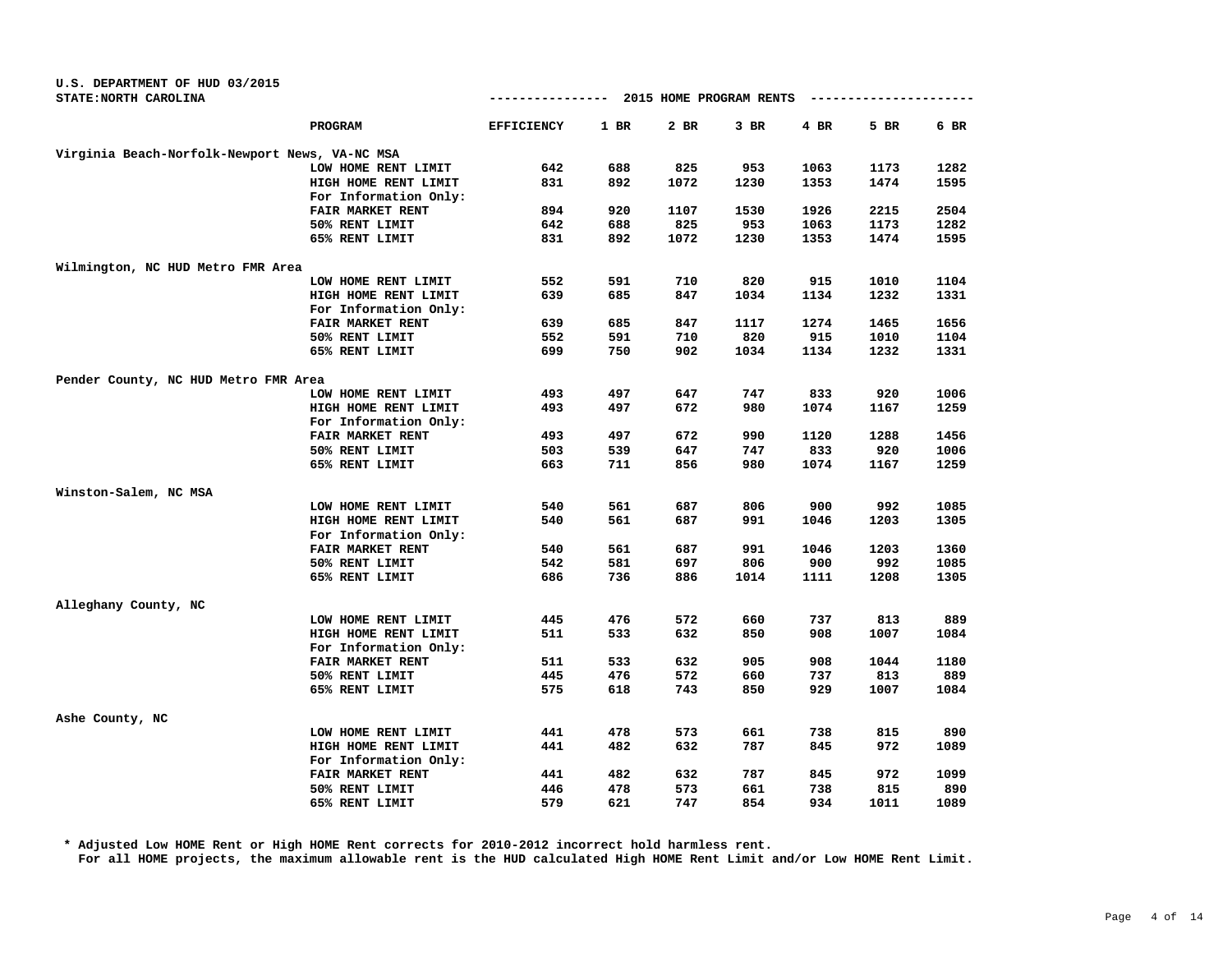| U.S. DEPARTMENT OF HUD 03/2015 |                       |                   |        |                                       |        |      |      |      |
|--------------------------------|-----------------------|-------------------|--------|---------------------------------------|--------|------|------|------|
| STATE: NORTH CAROLINA          |                       |                   |        | ------------- 2015 HOME PROGRAM RENTS |        |      |      |      |
|                                | PROGRAM               | <b>EFFICIENCY</b> | $1$ BR | $2$ BR                                | $3$ BR | 4 BR | 5 BR | 6 BR |
| Avery County, NC               |                       |                   |        |                                       |        |      |      |      |
|                                | LOW HOME RENT LIMIT   | 448               | 480    | 576                                   | 665    | 742  | 819  | 896  |
|                                | HIGH HOME RENT LIMIT  | 520               | 524    | 709                                   | 862    | 943  | 1021 | 1100 |
|                                | For Information Only: |                   |        |                                       |        |      |      |      |
|                                | FAIR MARKET RENT      | 520               | 524    | 709                                   | 1045   | 1048 | 1205 | 1362 |
|                                | 50% RENT LIMIT        | 448               | 480    | 576                                   | 665    | 742  | 819  | 896  |
|                                | 65% RENT LIMIT        | 584               | 627    | 754                                   | 862    | 943  | 1021 | 1100 |
| Beaufort County, NC            |                       |                   |        |                                       |        |      |      |      |
|                                | LOW HOME RENT LIMIT   | 467               | 492    | 601                                   | 694    | 775  | 855  | 934  |
|                                | HIGH HOME RENT LIMIT  | 489               | 492    | 632                                   | 920    | 1008 | 1093 | 1179 |
|                                | For Information Only: |                   |        |                                       |        |      |      |      |
|                                | FAIR MARKET RENT      | 489               | 492    | 632                                   | 931    | 1050 | 1208 | 1365 |
|                                | 50% RENT LIMIT        | 467               | 501    | 601                                   | 694    | 775  | 855  | 934  |
|                                | 65% RENT LIMIT        | 623               | 669    | 804                                   | 920    | 1008 | 1093 | 1179 |
| Bertie County, NC              |                       |                   |        |                                       |        |      |      |      |
|                                | LOW HOME RENT LIMIT   | 445               | 467    | 572                                   | 660    | 737  | 813  | 889  |
|                                | HIGH HOME RENT LIMIT  | 464               | 467    | 632                                   | 837    | 845  | 972  | 1084 |
|                                | For Information Only: |                   |        |                                       |        |      |      |      |
|                                | FAIR MARKET RENT      | 464               | 467    | 632                                   | 837    | 845  | 972  | 1099 |
|                                | 50% RENT LIMIT        | 445               | 476    | 572                                   | 660    | 737  | 813  | 889  |
|                                | 65% RENT LIMIT        | 575               | 618    | 743                                   | 850    | 929  | 1007 | 1084 |
| Bladen County, NC              |                       |                   |        |                                       |        |      |      |      |
|                                | LOW HOME RENT LIMIT   | 445               | 467    | 572                                   | 660    | 737  | 813  | 889  |
|                                | HIGH HOME RENT LIMIT  | 464               | 467    | 632                                   | 787    | 845  | 972  | 1084 |
|                                | For Information Only: |                   |        |                                       |        |      |      |      |
|                                | FAIR MARKET RENT      | 464               | 467    | 632                                   | 787    | 845  | 972  | 1099 |
|                                | 50% RENT LIMIT        | 445               | 476    | 572                                   | 660    | 737  | 813  | 889  |
|                                | 65% RENT LIMIT        | 575               | 618    | 743                                   | 850    | 929  | 1007 | 1084 |
| Camden County, NC              |                       |                   |        |                                       |        |      |      |      |
|                                | LOW HOME RENT LIMIT   | 633               | 647    | 808                                   | 941    | 1050 | 1158 | 1267 |
|                                | HIGH HOME RENT LIMIT  | 643               | 647    | 808                                   | 1006   | 1216 | 1398 | 1541 |
|                                | For Information Only: |                   |        |                                       |        |      |      |      |
|                                | FAIR MARKET RENT      | 643               | 647    | 808                                   | 1006   | 1216 | 1398 | 1581 |
|                                | 50% RENT LIMIT        | 633               | 679    | 815                                   | 941    | 1050 | 1158 | 1267 |
|                                | 65% RENT LIMIT        | 804               | 863    | 1037                                  | 1190   | 1308 | 1424 | 1541 |
| Carteret County, NC            |                       |                   |        |                                       |        |      |      |      |
|                                | LOW HOME RENT LIMIT   | 540               | 578    | 693                                   | 801    | 893  | 986  | 1078 |
|                                | HIGH HOME RENT LIMIT  | 662               | 691    | 819                                   | 1009   | 1106 | 1202 | 1298 |
|                                | For Information Only: |                   |        |                                       |        |      |      |      |
|                                | FAIR MARKET RENT      | 662               | 691    | 819                                   | 1171   | 1451 | 1669 | 1886 |
|                                | 50% RENT LIMIT        | 540               | 578    | 693                                   | 801    | 893  | 986  | 1078 |
|                                | 65% RENT LIMIT        | 683               | 733    | 881                                   | 1009   | 1106 | 1202 | 1298 |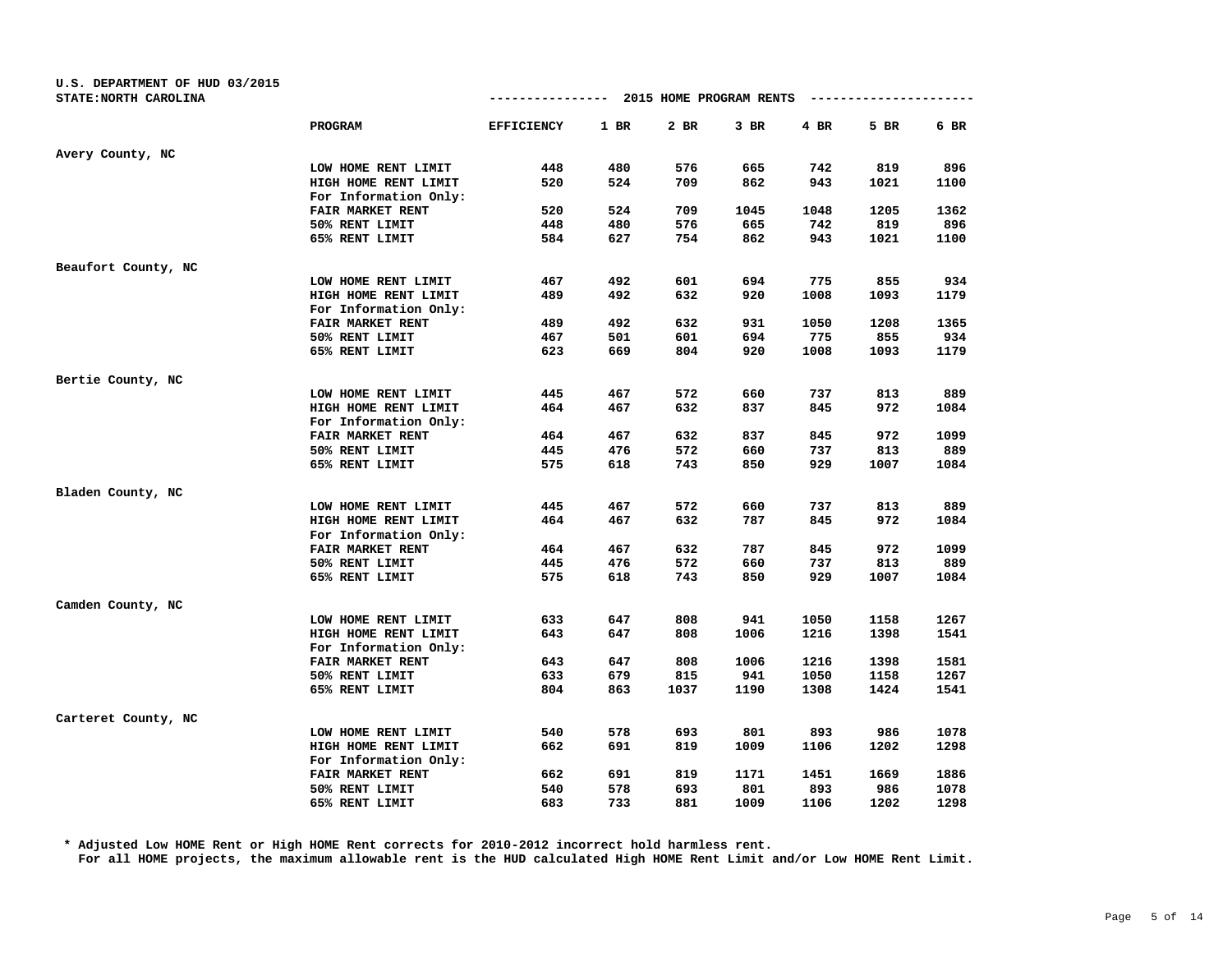| U.S. DEPARTMENT OF HUD 03/2015<br>STATE: NORTH CAROLINA |                       |                   |        | ------------- 2015 HOME PROGRAM RENTS |      |      |      |      |
|---------------------------------------------------------|-----------------------|-------------------|--------|---------------------------------------|------|------|------|------|
|                                                         | <b>PROGRAM</b>        | <b>EFFICIENCY</b> | $1$ BR | 2 BR                                  | 3 BR | 4 BR | 5 BR | 6 BR |
| Caswell County, NC                                      |                       |                   |        |                                       |      |      |      |      |
|                                                         | LOW HOME RENT LIMIT   | 446               | 467    | 573                                   | 663  | 740  | 816  | 892  |
|                                                         | HIGH HOME RENT LIMIT  | 464               | 467    | 632                                   | 850  | 929  | 1007 | 1084 |
|                                                         | For Information Only: |                   |        |                                       |      |      |      |      |
|                                                         | FAIR MARKET RENT      | 464               | 467    | 632                                   | 904  | 979  | 1126 | 1273 |
|                                                         | 50% RENT LIMIT        | 446               | 478    | 573                                   | 663  | 740  | 816  | 892  |
|                                                         | 65% RENT LIMIT        | 575               | 618    | 743                                   | 850  | 929  | 1007 | 1084 |
| Cherokee County, NC                                     |                       |                   |        |                                       |      |      |      |      |
|                                                         | LOW HOME RENT LIMIT   | 445               | 467    | 572                                   | 660  | 737  | 813  | 889  |
|                                                         | HIGH HOME RENT LIMIT  | 464               | 467    | 632                                   | 835  | 929  | 1007 | 1084 |
|                                                         | For Information Only: |                   |        |                                       |      |      |      |      |
|                                                         | FAIR MARKET RENT      | 464               | 467    | 632                                   | 835  | 1073 | 1234 | 1395 |
|                                                         | 50% RENT LIMIT        | 445               | 476    | 572                                   | 660  | 737  | 813  | 889  |
|                                                         | 65% RENT LIMIT        | 575               | 618    | 743                                   | 850  | 929  | 1007 | 1084 |
| Chowan County, NC                                       |                       |                   |        |                                       |      |      |      |      |
|                                                         | LOW HOME RENT LIMIT   | 445               | 476    | 572                                   | 660  | 737  | 813  | 889  |
|                                                         | HIGH HOME RENT LIMIT  | 511               | 549*   | $651*$                                | 838  | 929  | 1007 | 1084 |
|                                                         | For Information Only: |                   |        |                                       |      |      |      |      |
|                                                         | FAIR MARKET RENT      | 511               | 533    | 632                                   | 838  | 1119 | 1287 | 1455 |
|                                                         | 50% RENT LIMIT        | 445               | 476    | 572                                   | 660  | 737  | 813  | 889  |
|                                                         | 65% RENT LIMIT        | 575               | 618    | 743                                   | 850  | 929  | 1007 | 1084 |
| Clay County, NC                                         |                       |                   |        |                                       |      |      |      |      |
|                                                         | LOW HOME RENT LIMIT   | 445               | 476    | 572                                   | 660  | 737  | 813  | 889  |
|                                                         | HIGH HOME RENT LIMIT  | 511               | 533    | 632                                   | 850  | 929  | 1007 | 1084 |
|                                                         | For Information Only: |                   |        |                                       |      |      |      |      |
|                                                         | FAIR MARKET RENT      | 511               | 533    | 632                                   | 931  | 1119 | 1287 | 1455 |
|                                                         | 50% RENT LIMIT        | 445               | 476    | 572                                   | 660  | 737  | 813  | 889  |
|                                                         | 65% RENT LIMIT        | 575               | 618    | 743                                   | 850  | 929  | 1007 | 1084 |
| Cleveland County, NC                                    |                       |                   |        |                                       |      |      |      |      |
|                                                         | LOW HOME RENT LIMIT   | 445               | 476    | 572                                   | 660  | 737  | 813  | 889  |
|                                                         | HIGH HOME RENT LIMIT  | 498               | 501    | 632                                   | 850  | 917  | 1007 | 1084 |
|                                                         | For Information Only: |                   |        |                                       |      |      |      |      |
|                                                         | FAIR MARKET RENT      | 498               | 501    | 632                                   | 877  | 917  | 1055 | 1192 |
|                                                         | 50% RENT LIMIT        | 445               | 476    | 572                                   | 660  | 737  | 813  | 889  |
|                                                         | 65% RENT LIMIT        | 575               | 618    | 743                                   | 850  | 929  | 1007 | 1084 |
| Columbus County, NC                                     |                       |                   |        |                                       |      |      |      |      |
|                                                         | LOW HOME RENT LIMIT   | 445               | 476    | 572                                   | 660  | 737  | 813  | 889  |
|                                                         | HIGH HOME RENT LIMIT  | 511               | 516    | 632                                   | 787  | 845  | 972  | 1084 |
|                                                         | For Information Only: |                   |        |                                       |      |      |      |      |
|                                                         | FAIR MARKET RENT      | 511               | 516    | 632                                   | 787  | 845  | 972  | 1099 |
|                                                         | 50% RENT LIMIT        | 445               | 476    | 572                                   | 660  | 737  | 813  | 889  |
|                                                         | 65% RENT LIMIT        | 575               | 618    | 743                                   | 850  | 929  | 1007 | 1084 |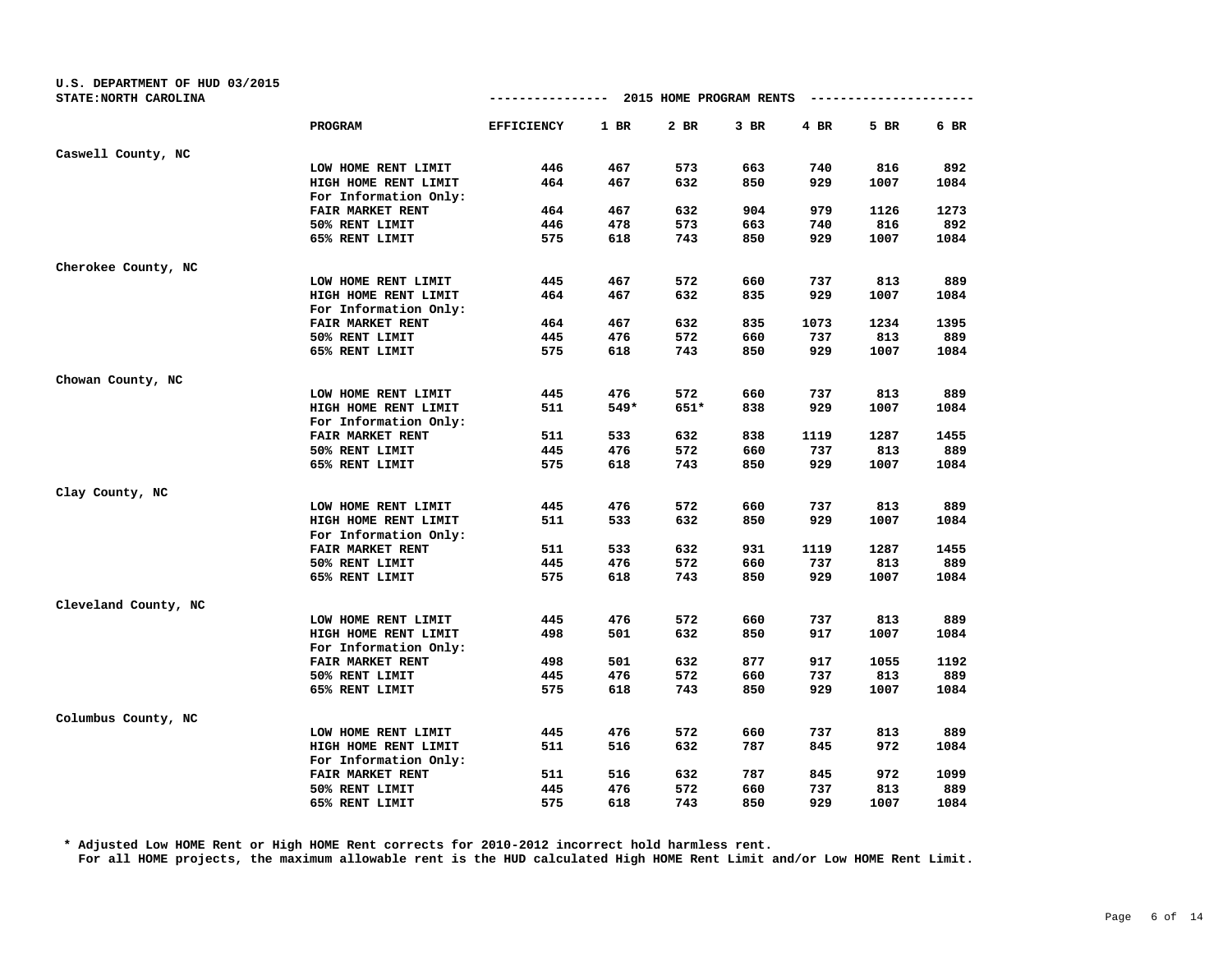| U.S. DEPARTMENT OF HUD 03/2015 |                       |                   |        |                                       |        |      |      |      |
|--------------------------------|-----------------------|-------------------|--------|---------------------------------------|--------|------|------|------|
| STATE: NORTH CAROLINA          |                       |                   |        | ------------- 2015 HOME PROGRAM RENTS |        |      |      |      |
|                                | PROGRAM               | <b>EFFICIENCY</b> | $1$ BR | 2 BR                                  | $3$ BR | 4 BR | 5 BR | 6 BR |
| Craven County, NC              |                       |                   |        |                                       |        |      |      |      |
|                                | LOW HOME RENT LIMIT   | 453               | 560    | 672                                   | 776    | 866  | 956  | 1044 |
|                                | HIGH HOME RENT LIMIT  | 453               | 562    | 761                                   | 987    | 1096 | 1191 | 1285 |
|                                | For Information Only: |                   |        |                                       |        |      |      |      |
|                                | FAIR MARKET RENT      | 453               | 562    | 761                                   | 987    | 1328 | 1527 | 1726 |
|                                | 50% RENT LIMIT        | 522               | 560    | 672                                   | 776    | 866  | 956  | 1044 |
|                                | 65% RENT LIMIT        | 676               | 726    | 873                                   | 1000   | 1096 | 1191 | 1285 |
| Dare County, NC                |                       |                   |        |                                       |        |      |      |      |
|                                | LOW HOME RENT LIMIT   | 615               | 653    | 790                                   | 913    | 1018 | 1123 | 1228 |
|                                | HIGH HOME RENT LIMIT  | 622               | 653    | 883                                   | 1207   | 1326 | 1445 | 1564 |
|                                | For Information Only: |                   |        |                                       |        |      |      |      |
|                                | FAIR MARKET RENT      | 622               | 653    | 883                                   | 1239   | 1480 | 1702 | 1924 |
|                                | 50% RENT LIMIT        | 615               | 658    | 790                                   | 913    | 1018 | 1123 | 1228 |
|                                | 65% RENT LIMIT        | 815               | 875    | 1052                                  | 1207   | 1326 | 1445 | 1564 |
| Davidson County, NC            |                       |                   |        |                                       |        |      |      |      |
|                                | LOW HOME RENT LIMIT   | 474               | 502    | 632                                   | 737    | 822  | 908  | 992  |
|                                | HIGH HOME RENT LIMIT  | 474               | 502    | 632                                   | 880    | 996  | 1097 | 1184 |
|                                | For Information Only: |                   |        |                                       |        |      |      |      |
|                                | FAIR MARKET RENT      | 474               | 502    | 632                                   | 880    | 996  | 1145 | 1295 |
|                                | 50% RENT LIMIT        | 496               | 531    | 638                                   | 737    | 822  | 908  | 992  |
|                                | 65% RENT LIMIT        | 625               | 671    | 808                                   | 924    | 1011 | 1097 | 1184 |
| Duplin County, NC              |                       |                   |        |                                       |        |      |      |      |
|                                | LOW HOME RENT LIMIT   | 445               | 476    | 572                                   | 660    | 737  | 813  | 889  |
|                                | HIGH HOME RENT LIMIT  | 499               | 502    | 632                                   | 787    | 923  | 1007 | 1084 |
|                                | For Information Only: |                   |        |                                       |        |      |      |      |
|                                | FAIR MARKET RENT      | 499               | 502    | 632                                   | 787    | 923  | 1061 | 1200 |
|                                | 50% RENT LIMIT        | 445               | 476    | 572                                   | 660    | 737  | 813  | 889  |
|                                | 65% RENT LIMIT        | 575               | 618    | 743                                   | 850    | 929  | 1007 | 1084 |
| Gates County, NC               |                       |                   |        |                                       |        |      |      |      |
|                                | LOW HOME RENT LIMIT   | 503               | 506    | 632                                   | 803    | 896  | 989  | 1081 |
|                                | HIGH HOME RENT LIMIT  | 503               | 506    | 632                                   | 840    | 1111 | 1210 | 1306 |
|                                | For Information Only: |                   |        |                                       |        |      |      |      |
|                                | FAIR MARKET RENT      | 503               | 506    | 632                                   | 840    | 1111 | 1278 | 1444 |
|                                | 50% RENT LIMIT        | 541               | 580    | 696                                   | 803    | 896  | 989  | 1081 |
|                                | 65% RENT LIMIT        | 686               | 737    | 887                                   | 1015   | 1114 | 1210 | 1306 |
| Graham County, NC              |                       |                   |        |                                       |        |      |      |      |
|                                | LOW HOME RENT LIMIT   | 445               | 467    | 572                                   | 660    | 737  | 813  | 889  |
|                                | HIGH HOME RENT LIMIT  | 464               | 467    | 632                                   | 850    | 929  | 1007 | 1084 |
|                                | For Information Only: |                   |        |                                       |        |      |      |      |
|                                | FAIR MARKET RENT      | 464               | 467    | 632                                   | 931    | 1119 | 1287 | 1455 |
|                                | 50% RENT LIMIT        | 445               | 476    | 572                                   | 660    | 737  | 813  | 889  |
|                                | 65% RENT LIMIT        | 575               | 618    | 743                                   | 850    | 929  | 1007 | 1084 |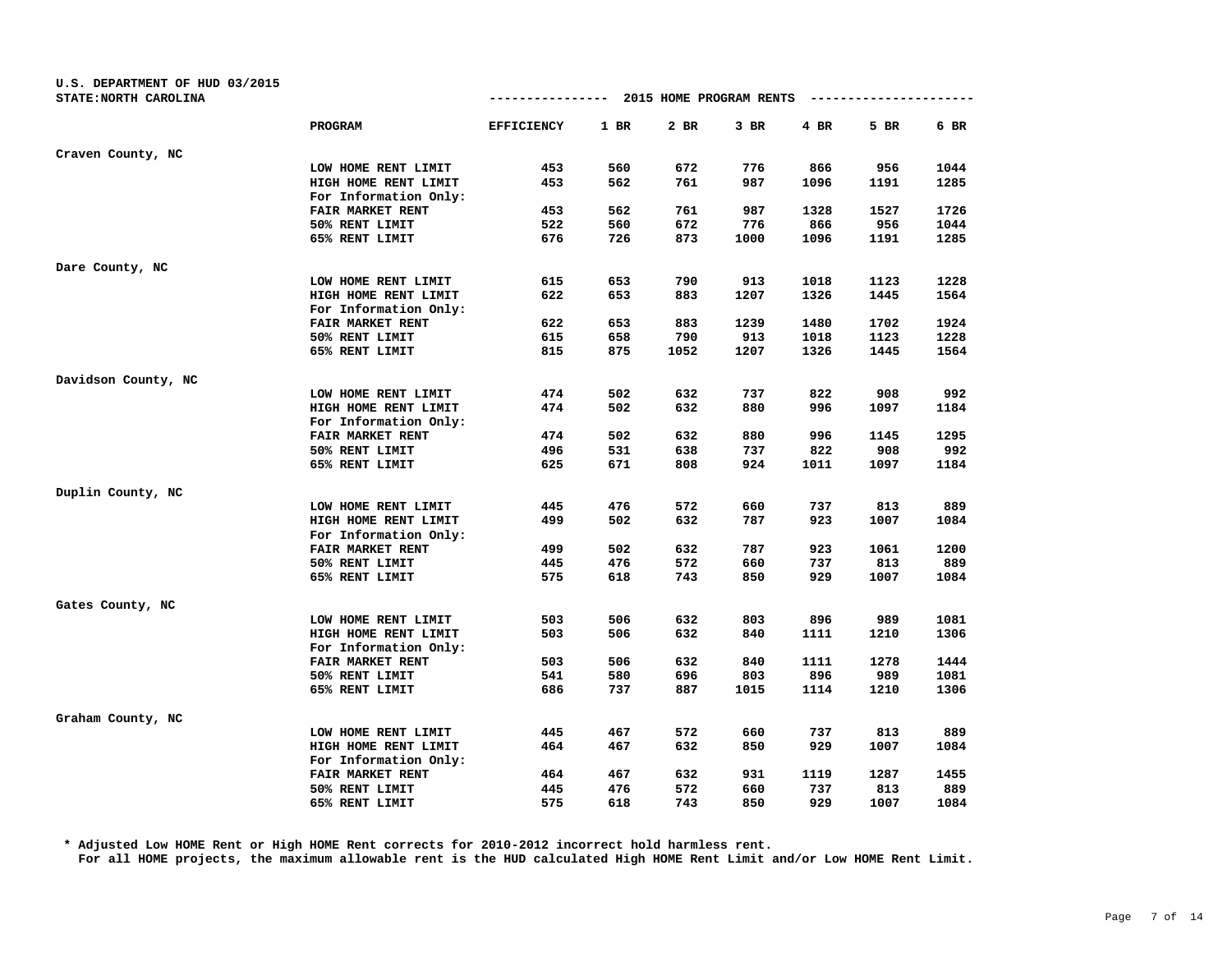| U.S. DEPARTMENT OF HUD 03/2015<br>STATE: NORTH CAROLINA |                       |                   |        | ------------- 2015 HOME PROGRAM RENTS |      |        |      |      |
|---------------------------------------------------------|-----------------------|-------------------|--------|---------------------------------------|------|--------|------|------|
|                                                         |                       |                   |        |                                       |      |        |      |      |
|                                                         | PROGRAM               | <b>EFFICIENCY</b> | $1$ BR | 2 BR                                  | 3 BR | $4$ BR | 5 BR | 6 BR |
| Granville County, NC                                    |                       |                   |        |                                       |      |        |      |      |
|                                                         | LOW HOME RENT LIMIT   | 532               | 570    | 681                                   | 790  | 882    | 973  | 1064 |
|                                                         | HIGH HOME RENT LIMIT  | 550               | 572    | 681                                   | 848  | 925    | 1064 | 1203 |
|                                                         | For Information Only: |                   |        |                                       |      |        |      |      |
|                                                         | FAIR MARKET RENT      | 550               | 572    | 681                                   | 848  | 925    | 1064 | 1203 |
|                                                         | 50% RENT LIMIT        | 532               | 570    | 685                                   | 790  | 882    | 973  | 1064 |
|                                                         | 65% RENT LIMIT        | 700               | 751    | 903                                   | 1035 | 1135   | 1234 | 1333 |
| Halifax County, NC                                      |                       |                   |        |                                       |      |        |      |      |
|                                                         | LOW HOME RENT LIMIT   | 445               | 476    | 572                                   | 660  | 737    | 813  | 889  |
|                                                         | HIGH HOME RENT LIMIT  | 470               | 534    | 645                                   | 841  | 929    | 1007 | 1084 |
|                                                         | For Information Only: |                   |        |                                       |      |        |      |      |
|                                                         | FAIR MARKET RENT      | 470               | 534    | 645                                   | 841  | 1138   | 1309 | 1479 |
|                                                         | 50% RENT LIMIT        | 445               | 476    | 572                                   | 660  | 737    | 813  | 889  |
|                                                         | 65% RENT LIMIT        | 575               | 618    | 743                                   | 850  | 929    | 1007 | 1084 |
| Harnett County, NC                                      |                       |                   |        |                                       |      |        |      |      |
|                                                         | LOW HOME RENT LIMIT   | 487               | 515    | 627                                   | 724  | 808    | 891  | 974  |
|                                                         | HIGH HOME RENT LIMIT  | 512               | 515    | 697                                   | 907  | 993    | 1077 | 1161 |
|                                                         | For Information Only: |                   |        |                                       |      |        |      |      |
|                                                         | FAIR MARKET RENT      | 512               | 515    | 697                                   | 927  | 1137   | 1308 | 1478 |
|                                                         | 50% RENT LIMIT        | 487               | 522    | 627                                   | 724  | 808    | 891  | 974  |
|                                                         | 65% RENT LIMIT        | 614               | 659    | 793                                   | 907  | 993    | 1077 | 1161 |
| Hertford County, NC                                     |                       |                   |        |                                       |      |        |      |      |
|                                                         | LOW HOME RENT LIMIT   | 445               | 476    | 572                                   | 660  | 737    | 813  | 889  |
|                                                         | HIGH HOME RENT LIMIT  | 511               | 533    | 632                                   | 787  | 929    | 1007 | 1084 |
|                                                         | For Information Only: |                   |        |                                       |      |        |      |      |
|                                                         | FAIR MARKET RENT      | 511               | 533    | 632                                   | 787  | 1119   | 1287 | 1455 |
|                                                         | 50% RENT LIMIT        | 445               | 476    | 572                                   | 660  | 737    | 813  | 889  |
|                                                         | 65% RENT LIMIT        | 575               | 618    | 743                                   | 850  | 929    | 1007 | 1084 |
| Hyde County, NC                                         |                       |                   |        |                                       |      |        |      |      |
|                                                         | LOW HOME RENT LIMIT   | 445               | 476    | 572                                   | 660  | 737    | 813  | 889  |
|                                                         | HIGH HOME RENT LIMIT  | 575               | 618    | 743                                   | 850  | 929    | 1007 | 1084 |
|                                                         | For Information Only: |                   |        |                                       |      |        |      |      |
|                                                         | FAIR MARKET RENT      | 620               | 623    | 779                                   | 970  | 1041   | 1197 | 1353 |
|                                                         | 50% RENT LIMIT        | 445               | 476    | 572                                   | 660  | 737    | 813  | 889  |
|                                                         | 65% RENT LIMIT        | 575               | 618    | 743                                   | 850  | 929    | 1007 | 1084 |
| Iredell County, NC                                      |                       |                   |        |                                       |      |        |      |      |
|                                                         | LOW HOME RENT LIMIT   | 541               | 580    | 696                                   | 803  | 896    | 989  | 1081 |
|                                                         | HIGH HOME RENT LIMIT  | 583               | 609    | 722                                   | 937  | 1161   | 1262 | 1364 |
|                                                         | For Information Only: |                   |        |                                       |      |        |      |      |
|                                                         | FAIR MARKET RENT      | 583               | 609    | 722                                   | 937  | 1276   | 1467 | 1659 |
|                                                         | 50% RENT LIMIT        | 541               | 580    | 696                                   | 803  | 896    | 989  | 1081 |
|                                                         | 65% RENT LIMIT        | 715               | 768    | 923                                   | 1059 | 1161   | 1262 | 1364 |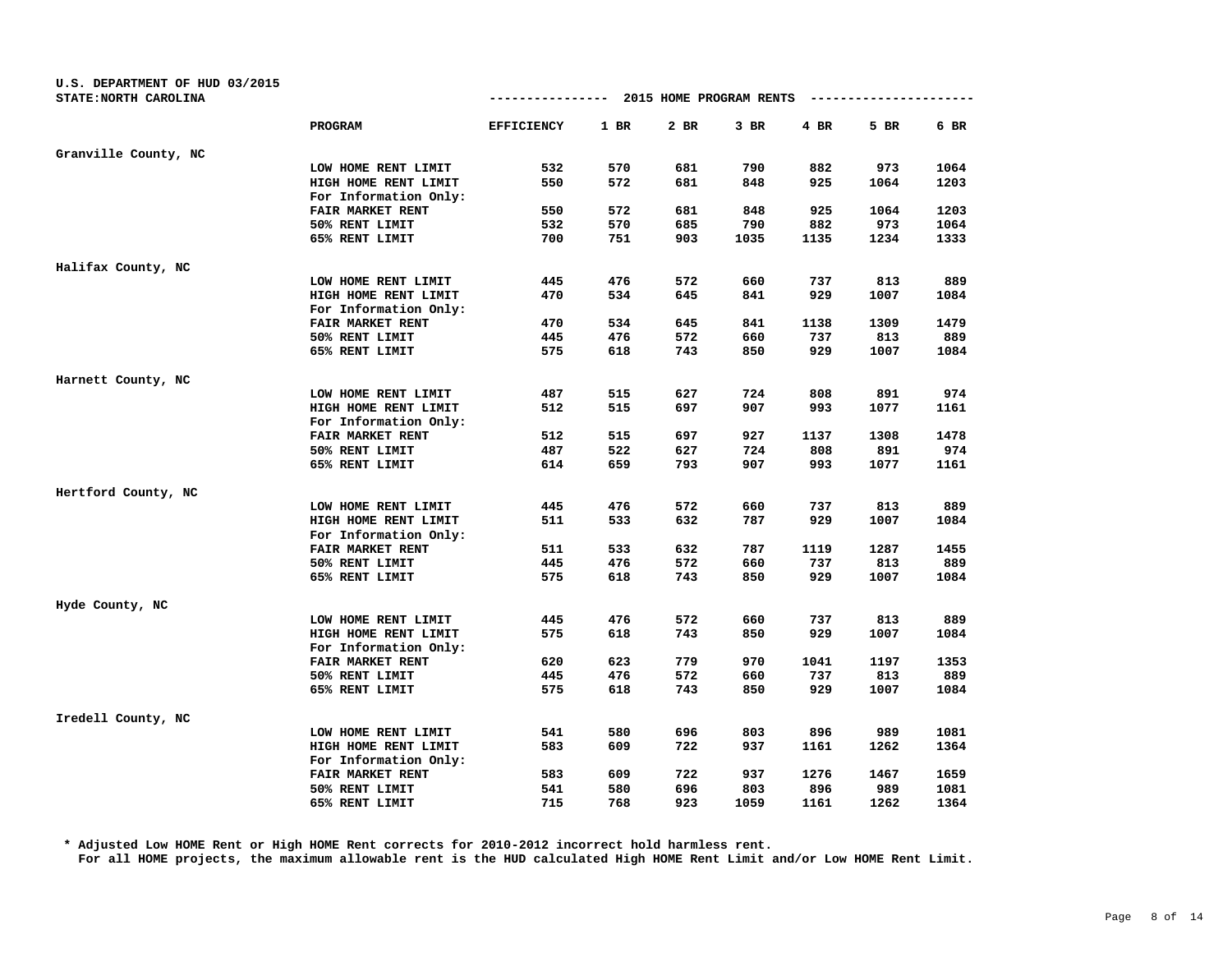| U.S. DEPARTMENT OF HUD 03/2015<br>STATE: NORTH CAROLINA |                                               |                   |        | ------------- 2015 HOME PROGRAM RENTS |        |      |      |      |
|---------------------------------------------------------|-----------------------------------------------|-------------------|--------|---------------------------------------|--------|------|------|------|
|                                                         | <b>PROGRAM</b>                                | <b>EFFICIENCY</b> | $1$ BR | 2 BR                                  | $3$ BR | 4 BR | 5 BR | 6 BR |
| Jackson County, NC                                      |                                               |                   |        |                                       |        |      |      |      |
|                                                         | LOW HOME RENT LIMIT                           | 461               | 493    | 592                                   | 684    | 763  | 842  | 920  |
|                                                         | HIGH HOME RENT LIMIT                          | 508               | 511    | 654                                   | 848    | 978  | 1060 | 1142 |
|                                                         | For Information Only:                         |                   |        |                                       |        |      |      |      |
|                                                         | FAIR MARKET RENT                              | 508               | 511    | 654                                   | 848    | 1065 | 1225 | 1385 |
|                                                         | 50% RENT LIMIT                                | 461               | 493    | 592                                   | 684    | 763  | 842  | 920  |
|                                                         | 65% RENT LIMIT                                | 605               | 649    | 781                                   | 894    | 978  | 1060 | 1142 |
| Jones County, NC                                        |                                               |                   |        |                                       |        |      |      |      |
|                                                         | LOW HOME RENT LIMIT                           | 450               | 481    | 577                                   | 667    | 745  | 821  | 897  |
|                                                         | HIGH HOME RENT LIMIT                          | 511               | 533    | 632                                   | 828    | 845  | 972  | 1099 |
|                                                         | For Information Only:                         |                   |        |                                       |        |      |      |      |
|                                                         | FAIR MARKET RENT                              | 511               | 533    | 632                                   | 828    | 845  | 972  | 1099 |
|                                                         | 50% RENT LIMIT                                | 450               | 481    | 577                                   | 667    | 745  | 821  | 897  |
|                                                         | 65% RENT LIMIT                                | 596               | 641    | 771                                   | 882    | 964  | 1045 | 1126 |
| Lee County, NC                                          |                                               |                   |        |                                       |        |      |      |      |
|                                                         | LOW HOME RENT LIMIT                           | 507               | 543    | 652                                   | 753    | 840  | 926  | 1013 |
|                                                         | HIGH HOME RENT LIMIT                          | 568               | 593    | 703                                   | 876    | 939  | 1080 | 1221 |
|                                                         | For Information Only:                         |                   |        |                                       |        |      |      |      |
|                                                         | FAIR MARKET RENT                              | 568               | 593    | 703                                   | 876    | 939  | 1080 | 1221 |
|                                                         | 50% RENT LIMIT                                | 507               | 543    | 652                                   | 753    | 840  | 926  | 1013 |
|                                                         | 65% RENT LIMIT                                | 651               | 699    | 841                                   | 962    | 1054 | 1144 | 1235 |
| Lenoir County, NC                                       |                                               |                   |        |                                       |        |      |      |      |
|                                                         | LOW HOME RENT LIMIT                           | 383               | 476    | 572                                   | 660    | 737  | 813  | 889  |
|                                                         | HIGH HOME RENT LIMIT<br>For Information Only: | 383               | 493    | 644                                   | 802    | 881  | 1007 | 1084 |
|                                                         | FAIR MARKET RENT                              | 383               | 493    | 644                                   | 802    | 881  | 1013 | 1145 |
|                                                         | 50% RENT LIMIT                                | 445               | 476    | 572                                   | 660    | 737  | 813  | 889  |
|                                                         | 65% RENT LIMIT                                | 575               | 618    | 743                                   | 850    | 929  | 1007 | 1084 |
| Lincoln County, NC                                      |                                               |                   |        |                                       |        |      |      |      |
|                                                         | LOW HOME RENT LIMIT                           | 510               | 533    | 632                                   | 756    | 845  | 931  | 1018 |
|                                                         | HIGH HOME RENT LIMIT                          | 511               | 533    | 632                                   | 861    | 864  | 994  | 1123 |
|                                                         | For Information Only:                         |                   |        |                                       |        |      |      |      |
|                                                         | FAIR MARKET RENT                              | 511               | 533    | 632                                   | 861    | 864  | 994  | 1123 |
|                                                         | 50% RENT LIMIT                                | 510               | 546    | 655                                   | 756    | 845  | 931  | 1018 |
|                                                         | 65% RENT LIMIT                                | 679               | 729    | 877                                   | 1004   | 1100 | 1196 | 1291 |
| McDowell County, NC                                     |                                               |                   |        |                                       |        |      |      |      |
|                                                         | LOW HOME RENT LIMIT                           | 445               | 467    | 572                                   | 660    | 737  | 813  | 889  |
|                                                         | HIGH HOME RENT LIMIT                          | 464               | 467    | 632                                   | 789    | 929  | 1007 | 1084 |
|                                                         | For Information Only:                         |                   |        |                                       |        |      |      |      |
|                                                         | FAIR MARKET RENT                              | 464               | 467    | 632                                   | 789    | 1034 | 1189 | 1344 |
|                                                         | 50% RENT LIMIT                                | 445               | 476    | 572                                   | 660    | 737  | 813  | 889  |
|                                                         | 65% RENT LIMIT                                | 575               | 618    | 743                                   | 850    | 929  | 1007 | 1084 |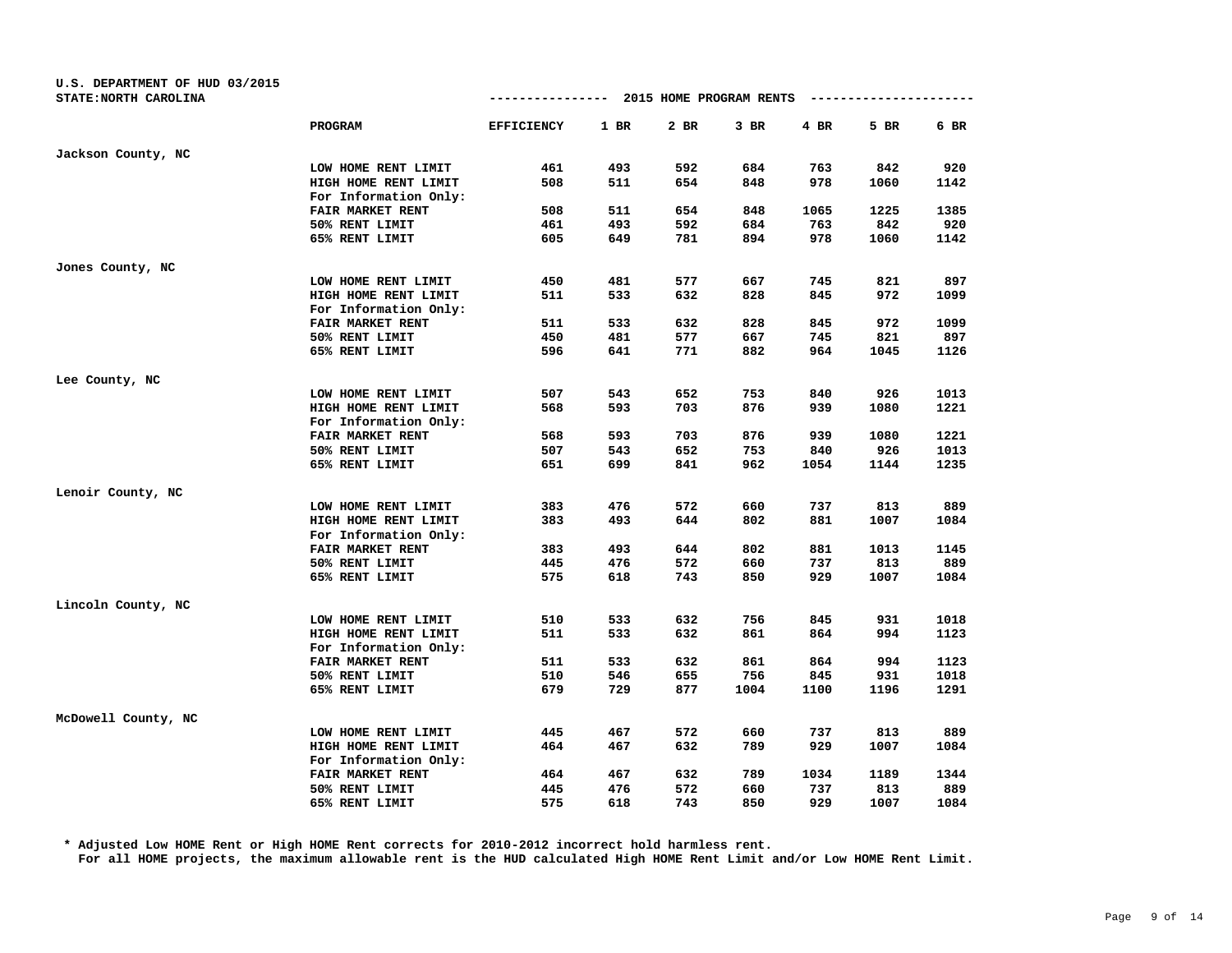| U.S. DEPARTMENT OF HUD 03/2015 |                       |                   |        |                         |        |      |      |      |
|--------------------------------|-----------------------|-------------------|--------|-------------------------|--------|------|------|------|
| STATE: NORTH CAROLINA          |                       | -------------     |        | 2015 HOME PROGRAM RENTS |        |      |      |      |
|                                | PROGRAM               | <b>EFFICIENCY</b> | $1$ BR | $2$ BR                  | $3$ BR | 4 BR | 5 BR | 6 BR |
| Macon County, NC               |                       |                   |        |                         |        |      |      |      |
|                                | LOW HOME RENT LIMIT   | 445               | 476    | 572                     | 660    | 737  | 813  | 889  |
|                                | HIGH HOME RENT LIMIT  | 532               | 535    | 724                     | 875    | 956  | 1037 | 1117 |
|                                | For Information Only: |                   |        |                         |        |      |      |      |
|                                | FAIR MARKET RENT      | 532               | 535    | 724                     | 902    | 968  | 1113 | 1258 |
|                                | 50% RENT LIMIT        | 445               | 476    | 572                     | 660    | 737  | 813  | 889  |
|                                | 65% RENT LIMIT        | 593               | 636    | 766                     | 875    | 956  | 1037 | 1117 |
| Martin County, NC              |                       |                   |        |                         |        |      |      |      |
|                                | LOW HOME RENT LIMIT   | 445               | 476    | 572                     | 660    | 737  | 813  | 889  |
|                                | HIGH HOME RENT LIMIT  | 511               | 533    | 632                     | 787    | 845  | 972  | 1084 |
|                                | For Information Only: |                   |        |                         |        |      |      |      |
|                                | FAIR MARKET RENT      | 511               | 533    | 632                     | 787    | 845  | 972  | 1099 |
|                                | 50% RENT LIMIT        | 445               | 476    | 572                     | 660    | 737  | 813  | 889  |
|                                | 65% RENT LIMIT        | 575               | 618    | 743                     | 850    | 929  | 1007 | 1084 |
| Mitchell County, NC            |                       |                   |        |                         |        |      |      |      |
|                                | LOW HOME RENT LIMIT   | 445               | 467    | 572                     | 660    | 737  | 813  | 889  |
|                                | HIGH HOME RENT LIMIT  | 464               | 467    | 632                     | 813    | 929  | 1007 | 1084 |
|                                | For Information Only: |                   |        |                         |        |      |      |      |
|                                | FAIR MARKET RENT      | 464               | 467    | 632                     | 813    | 951  | 1094 | 1236 |
|                                | 50% RENT LIMIT        | 445               | 476    | 572                     | 660    | 737  | 813  | 889  |
|                                | 65% RENT LIMIT        | 575               | 618    | 743                     | 850    | 929  | 1007 | 1084 |
| Montgomery County, NC          |                       |                   |        |                         |        |      |      |      |
|                                | LOW HOME RENT LIMIT   | 445               | 476    | 572                     | 660    | 737  | 813  | 889  |
|                                | HIGH HOME RENT LIMIT  | 496               | 499    | 632                     | 829    | 929  | 1007 | 1084 |
|                                | For Information Only: |                   |        |                         |        |      |      |      |
|                                | FAIR MARKET RENT      | 496               | 499    | 632                     | 829    | 949  | 1091 | 1234 |
|                                | 50% RENT LIMIT        | 445               | 476    | 572                     | 660    | 737  | 813  | 889  |
|                                | 65% RENT LIMIT        | 575               | 618    | 743                     | 850    | 929  | 1007 | 1084 |
| Moore County, NC               |                       |                   |        |                         |        |      |      |      |
|                                | LOW HOME RENT LIMIT   | 560               | 600    | 720                     | 832    | 928  | 1024 | 1120 |
|                                | HIGH HOME RENT LIMIT  | 638               | 657    | 790                     | 1049   | 1151 | 1251 | 1352 |
|                                | For Information Only: |                   |        |                         |        |      |      |      |
|                                | FAIR MARKET RENT      | 638               | 657    | 790                     | 1158   | 1393 | 1602 | 1811 |
|                                | 50% RENT LIMIT        | 560               | 600    | 720                     | 832    | 928  | 1024 | 1120 |
|                                | 65% RENT LIMIT        | 710               | 762    | 916                     | 1049   | 1151 | 1251 | 1352 |
| Northampton County, NC         |                       |                   |        |                         |        |      |      |      |
|                                | LOW HOME RENT LIMIT   | 445               | 473    | 572                     | 660    | 737  | 813  | 889  |
|                                | HIGH HOME RENT LIMIT  | 470               | 473    | 632                     | 843    | 929  | 1007 | 1084 |
|                                | For Information Only: |                   |        |                         |        |      |      |      |
|                                | FAIR MARKET RENT      | 470               | 473    | 632                     | 843    | 1084 | 1247 | 1409 |
|                                | 50% RENT LIMIT        | 445               | 476    | 572                     | 660    | 737  | 813  | 889  |
|                                | 65% RENT LIMIT        | 575               | 618    | 743                     | 850    | 929  | 1007 | 1084 |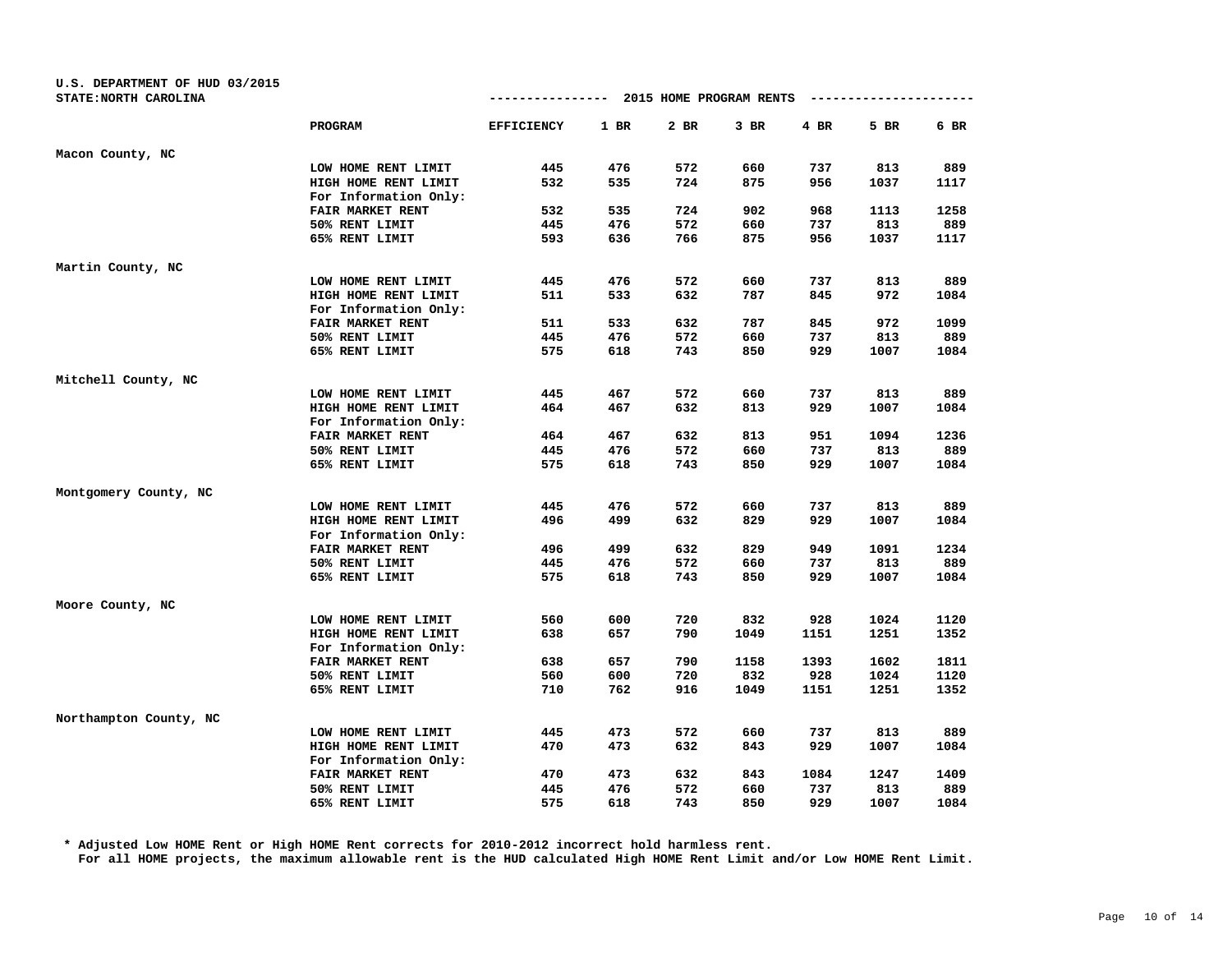| U.S. DEPARTMENT OF HUD 03/2015<br>STATE: NORTH CAROLINA |                                               | -------------     |        | 2015 HOME PROGRAM RENTS |      |      |      |      |
|---------------------------------------------------------|-----------------------------------------------|-------------------|--------|-------------------------|------|------|------|------|
|                                                         | PROGRAM                                       | <b>EFFICIENCY</b> | $1$ BR | 2 BR                    | 3 BR | 4 BR | 5 BR | 6 BR |
| Pamlico County, NC                                      |                                               |                   |        |                         |      |      |      |      |
|                                                         | LOW HOME RENT LIMIT                           | 464               | 467    | 632                     | 754  | 841  | 928  | 1015 |
|                                                         | HIGH HOME RENT LIMIT                          | 464               | 467    | 632                     | 902  | 1046 | 1136 | 1226 |
|                                                         | For Information Only:                         |                   |        |                         |      |      |      |      |
|                                                         | FAIR MARKET RENT                              | 464               | 467    | 632                     | 902  | 1106 | 1272 | 1438 |
|                                                         | 50% RENT LIMIT                                | 507               | 543    | 652                     | 754  | 841  | 928  | 1015 |
|                                                         | 65% RENT LIMIT                                | 646               | 694    | 834                     | 955  | 1046 | 1136 | 1226 |
| Pasquotank County, NC                                   |                                               |                   |        |                         |      |      |      |      |
|                                                         | LOW HOME RENT LIMIT                           | 520               | 556    | 667                     | 771  | 860  | 949  | 1037 |
|                                                         | HIGH HOME RENT LIMIT                          | 618               | 622    | 782                     | 1027 | 1126 | 1224 | 1322 |
|                                                         | For Information Only:                         |                   |        |                         |      |      |      |      |
|                                                         | FAIR MARKET RENT                              | 618               | 622    | 782                     | 1051 | 1233 | 1418 | 1603 |
|                                                         | 50% RENT LIMIT                                | 520               | 556    | 667                     | 771  | 860  | 949  | 1037 |
|                                                         | 65% RENT LIMIT                                | 695               | 746    | 897                     | 1027 | 1126 | 1224 | 1322 |
| Perquimans County, NC                                   |                                               |                   |        |                         |      |      |      |      |
|                                                         | LOW HOME RENT LIMIT                           | 467               | 501    | 601                     | 694  | 775  | 855  | 934  |
|                                                         | HIGH HOME RENT LIMIT                          | 545               | 569    | 675                     | 884  | 966  | 1048 | 1130 |
|                                                         | For Information Only:                         |                   |        |                         |      |      |      |      |
|                                                         | FAIR MARKET RENT                              | 545               | 569    | 675                     | 995  | 1196 | 1375 | 1555 |
|                                                         | 50% RENT LIMIT                                | 467               | 501    | 601                     | 694  | 775  | 855  | 934  |
|                                                         | 65% RENT LIMIT                                | 599               | 643    | 773                     | 884  | 966  | 1048 | 1130 |
| Polk County, NC                                         |                                               |                   |        |                         |      |      |      |      |
|                                                         | LOW HOME RENT LIMIT                           | 488               | 523    | 628                     | 725  | 810  | 893  | 976  |
|                                                         | HIGH HOME RENT LIMIT<br>For Information Only: | 547               | 551    | 728                     | 907  | 1056 | 1147 | 1238 |
|                                                         | FAIR MARKET RENT                              | 547               | 551    | 728                     | 907  | 1210 | 1392 | 1573 |
|                                                         | 50% RENT LIMIT                                | 488               | 523    | 628                     | 725  | 810  | 893  | 976  |
|                                                         | 65% RENT LIMIT                                | 653               | 701    | 843                     | 965  | 1056 | 1147 | 1238 |
| Richmond County, NC                                     |                                               |                   |        |                         |      |      |      |      |
|                                                         | LOW HOME RENT LIMIT                           | 445               | 476    | 572                     | 660  | 737  | 813  | 889  |
|                                                         | HIGH HOME RENT LIMIT                          | 511               | 533    | 632                     | 837  | 845  | 972  | 1084 |
|                                                         | For Information Only:                         |                   |        |                         |      |      |      |      |
|                                                         | FAIR MARKET RENT                              | 511               | 533    | 632                     | 837  | 845  | 972  | 1099 |
|                                                         | 50% RENT LIMIT                                | 445               | 476    | 572                     | 660  | 737  | 813  | 889  |
|                                                         | 65% RENT LIMIT                                | 575               | 618    | 743                     | 850  | 929  | 1007 | 1084 |
| Robeson County, NC                                      |                                               |                   |        |                         |      |      |      |      |
|                                                         | LOW HOME RENT LIMIT                           | 445               | 476    | 572                     | 660  | 737  | 813  | 889  |
|                                                         | HIGH HOME RENT LIMIT                          | 482               | 485    | 632                     | 802  | 929  | 1007 | 1084 |
|                                                         | For Information Only:                         |                   |        |                         |      |      |      |      |
|                                                         | FAIR MARKET RENT                              | 482               | 485    | 632                     | 802  | 973  | 1119 | 1265 |
|                                                         | 50% RENT LIMIT                                | 445               | 476    | 572                     | 660  | 737  | 813  | 889  |
|                                                         | 65% RENT LIMIT                                | 575               | 618    | 743                     | 850  | 929  | 1007 | 1084 |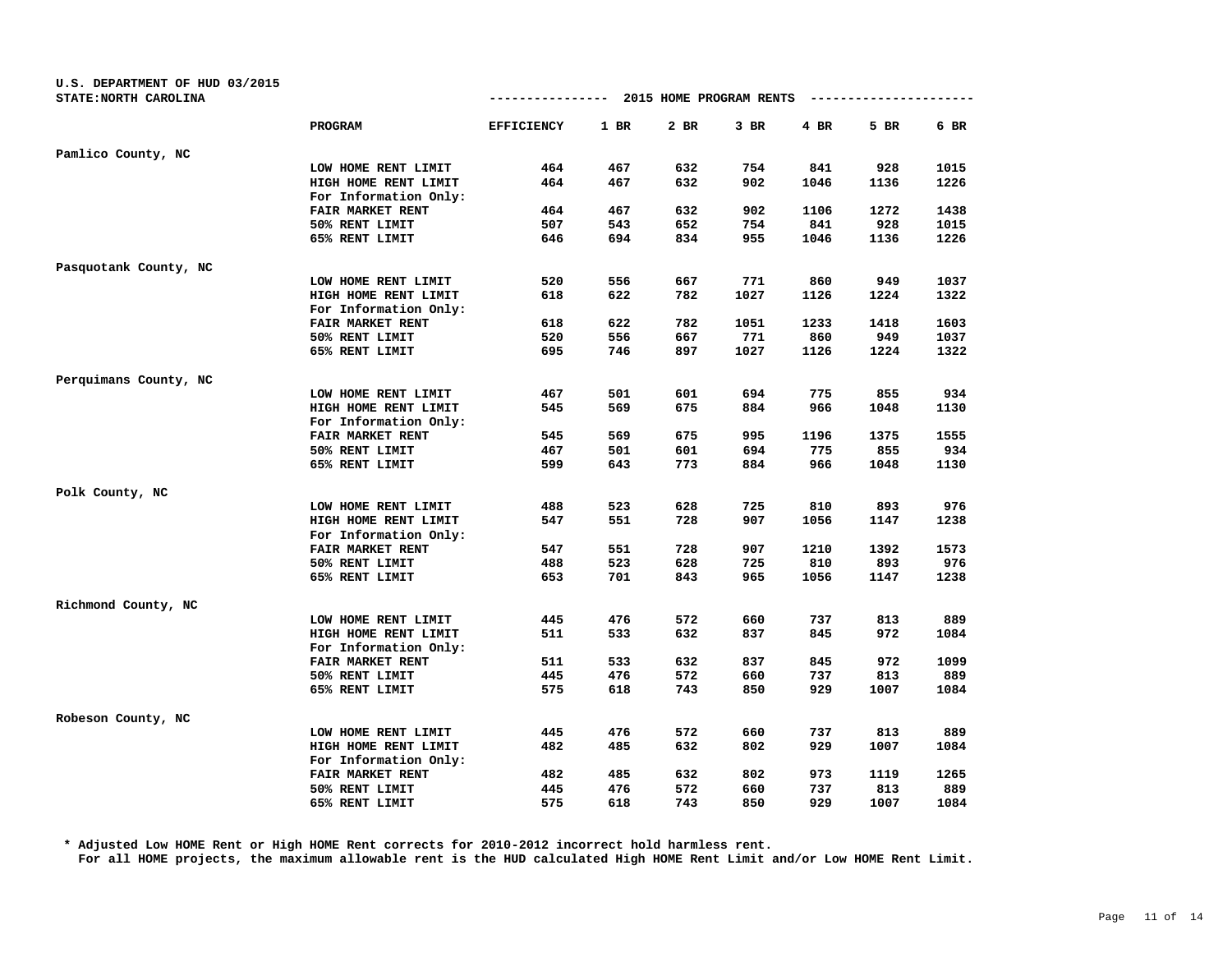| U.S. DEPARTMENT OF HUD 03/2015 |                       |                   |      |                                      |      |        |                        |      |
|--------------------------------|-----------------------|-------------------|------|--------------------------------------|------|--------|------------------------|------|
| STATE: NORTH CAROLINA          |                       |                   |      | ------------ 2015 HOME PROGRAM RENTS |      |        | ---------------------- |      |
|                                | PROGRAM               | <b>EFFICIENCY</b> | 1 BR | 2 BR                                 | 3 BR | $4$ BR | 5 BR                   | 6 BR |
| Rowan County, NC               |                       |                   |      |                                      |      |        |                        |      |
|                                | LOW HOME RENT LIMIT   | 498               | 524  | 641                                  | 741  | 827    | 912                    | 997  |
|                                | HIGH HOME RENT LIMIT  | 521               | 524  | 678                                  | 903  | 1018   | 1104                   | 1191 |
|                                | For Information Only: |                   |      |                                      |      |        |                        |      |
|                                | FAIR MARKET RENT      | 521               | 524  | 678                                  | 903  | 1041   | 1197                   | 1353 |
|                                | 50% RENT LIMIT        | 498               | 534  | 641                                  | 741  | 827    | 912                    | 997  |
|                                | 65% RENT LIMIT        | 629               | 675  | 812                                  | 930  | 1018   | 1104                   | 1191 |
| Rutherford County, NC          |                       |                   |      |                                      |      |        |                        |      |
|                                | LOW HOME RENT LIMIT   | 445               | 476  | 572                                  | 660  | 737    | 813                    | 889  |
|                                | HIGH HOME RENT LIMIT  | 511               | 533  | 632                                  | 850  | 929    | 1007                   | 1084 |
|                                | For Information Only: |                   |      |                                      |      |        |                        |      |
|                                | FAIR MARKET RENT      | 511               | 533  | 632                                  | 896  | 1052   | 1210                   | 1368 |
|                                | 50% RENT LIMIT        | 445               | 476  | 572                                  | 660  | 737    | 813                    | 889  |
|                                | 65% RENT LIMIT        | 575               | 618  | 743                                  | 850  | 929    | 1007                   | 1084 |
| Sampson County, NC             |                       |                   |      |                                      |      |        |                        |      |
|                                | LOW HOME RENT LIMIT   | 376               | 476  | 572                                  | 660  | 737    | 813                    | 889  |
|                                | HIGH HOME RENT LIMIT  | 376               | 509  | 632                                  | 850  | 929    | 1007                   | 1084 |
|                                | For Information Only: |                   |      |                                      |      |        |                        |      |
|                                | FAIR MARKET RENT      | 376               | 509  | 632                                  | 853  | 981    | 1128                   | 1275 |
|                                | 50% RENT LIMIT        | 445               | 476  | 572                                  | 660  | 737    | 813                    | 889  |
|                                | 65% RENT LIMIT        | 575               | 618  | 743                                  | 850  | 929    | 1007                   | 1084 |
| Scotland County, NC            |                       |                   |      |                                      |      |        |                        |      |
|                                | LOW HOME RENT LIMIT   | 445               | 476  | 572                                  | 660  | 737    | 813                    | 889  |
|                                | HIGH HOME RENT LIMIT  | 487               | 490  | 663                                  | 848  | 886    | 1007                   | 1084 |
|                                | For Information Only: |                   |      |                                      |      |        |                        |      |
|                                | FAIR MARKET RENT      | 487               | 490  | 663                                  | 848  | 886    | 1019                   | 1152 |
|                                | 50% RENT LIMIT        | 445               | 476  | 572                                  | 660  | 737    | 813                    | 889  |
|                                | 65% RENT LIMIT        | 575               | 618  | 743                                  | 850  | 929    | 1007                   | 1084 |
| Stanly County, NC              |                       |                   |      |                                      |      |        |                        |      |
|                                | LOW HOME RENT LIMIT   | 376               | 480  | 632                                  | 801  | 893    | 986                    | 1078 |
|                                | HIGH HOME RENT LIMIT  | 376               | 480  | 632                                  | 873  | 1103   | 1226                   | 1324 |
|                                | For Information Only: |                   |      |                                      |      |        |                        |      |
|                                | FAIR MARKET RENT      | 376               | 480  | 632                                  | 873  | 1103   | 1268                   | 1434 |
|                                | 50% RENT LIMIT        | 540               | 578  | 693                                  | 801  | 893    | 986                    | 1078 |
|                                | 65% RENT LIMIT        | 695               | 746  | 898                                  | 1029 | 1128   | 1226                   | 1324 |
| Surry County, NC               |                       |                   |      |                                      |      |        |                        |      |
|                                | LOW HOME RENT LIMIT   | 445               | 476  | 572                                  | 660  | 737    | 813                    | 889  |
|                                | HIGH HOME RENT LIMIT  | 511               | 533  | 632                                  | 850  | 929    | 1007                   | 1084 |
|                                | For Information Only: |                   |      |                                      |      |        |                        |      |
|                                | FAIR MARKET RENT      | 511               | 533  | 632                                  | 931  | 1119   | 1287                   | 1455 |
|                                | 50% RENT LIMIT        | 445               | 476  | 572                                  | 660  | 737    | 813                    | 889  |
|                                | 65% RENT LIMIT        | 575               | 618  | 743                                  | 850  | 929    | 1007                   | 1084 |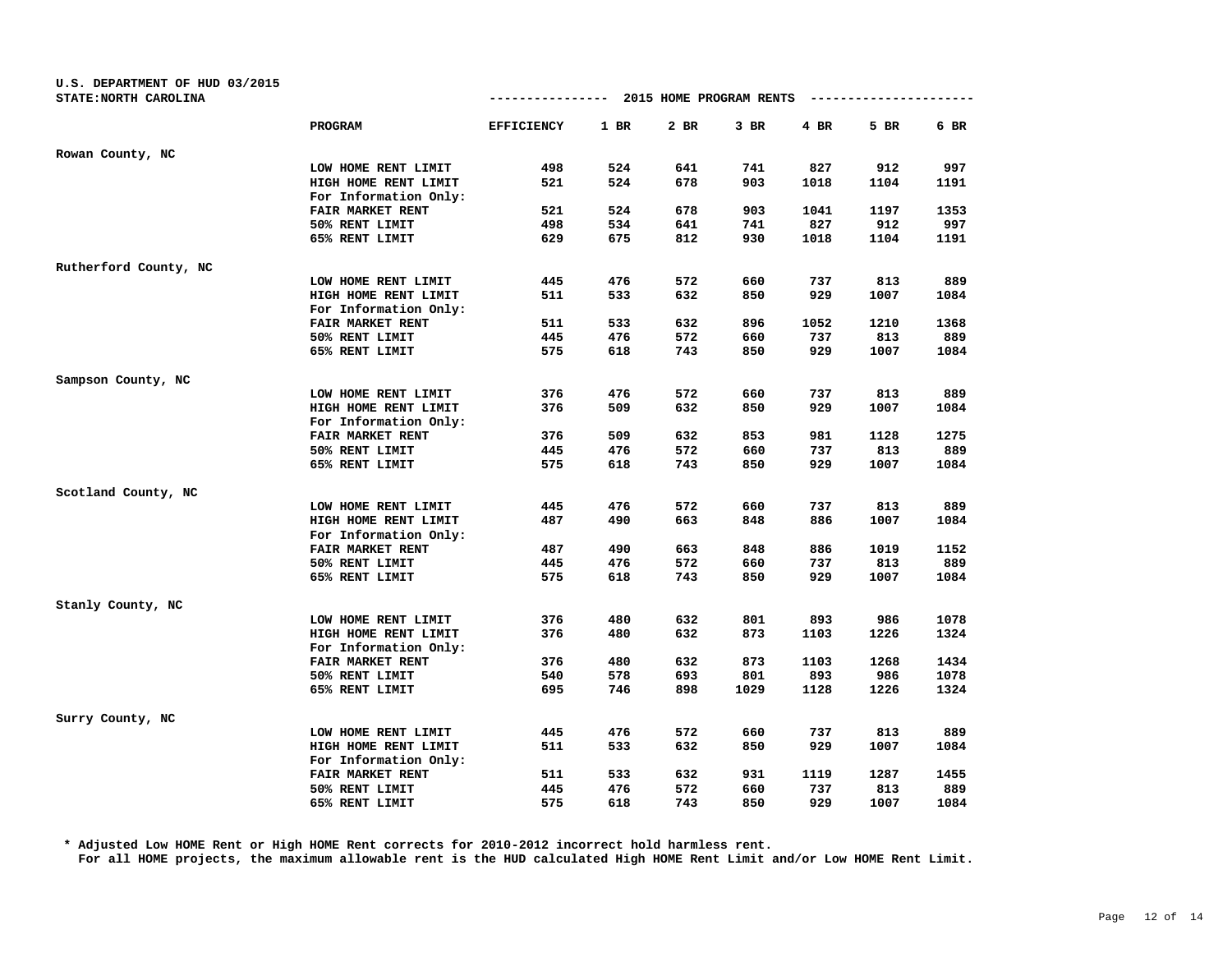| U.S. DEPARTMENT OF HUD 03/2015 |                         |                   |      |                                      |        |      |                        |      |
|--------------------------------|-------------------------|-------------------|------|--------------------------------------|--------|------|------------------------|------|
| STATE: NORTH CAROLINA          |                         |                   |      | ------------ 2015 HOME PROGRAM RENTS |        |      | ---------------------- |      |
|                                | PROGRAM                 | <b>EFFICIENCY</b> | 1 BR | 2 BR                                 | $3$ BR | 4 BR | 5 BR                   | 6 BR |
| Swain County, NC               |                         |                   |      |                                      |        |      |                        |      |
|                                | LOW HOME RENT LIMIT     | 474               | 477  | 630                                  | 728    | 812  | 896                    | 980  |
|                                | HIGH HOME RENT LIMIT    | 474               | 477  | 646                                  | 805    | 974  | 1083                   | 1168 |
|                                | For Information Only:   |                   |      |                                      |        |      |                        |      |
|                                | FAIR MARKET RENT        | 474               | 477  | 646                                  | 805    | 974  | 1120                   | 1266 |
|                                | 50% RENT LIMIT          | 490               | 525  | 630                                  | 728    | 812  | 896                    | 980  |
|                                | 65% RENT LIMIT          | 618               | 663  | 798                                  | 913    | 999  | 1083                   | 1168 |
| Transylvania County, NC        |                         |                   |      |                                      |        |      |                        |      |
|                                | LOW HOME RENT LIMIT     | 492               | 498  | 632                                  | 730    | 815  | 899                    | 983  |
|                                | HIGH HOME RENT LIMIT    | 495               | 498  | 652                                  | 868    | 872  | 1003                   | 1134 |
|                                | For Information Only:   |                   |      |                                      |        |      |                        |      |
|                                | FAIR MARKET RENT        | 495               | 498  | 652                                  | 868    | 872  | 1003                   | 1134 |
|                                | 50% RENT LIMIT          | 492               | 527  | 632                                  | 730    | 815  | 899                    | 983  |
|                                | 65% RENT LIMIT          | 651               | 699  | 841                                  | 962    | 1054 | 1144                   | 1235 |
| Tyrrell County, NC             |                         |                   |      |                                      |        |      |                        |      |
|                                | LOW HOME RENT LIMIT     | 445               | 476  | 572                                  | 660    | 737  | 813                    | 889  |
|                                | HIGH HOME RENT LIMIT    | 511               | 533  | 632                                  | 809    | 929  | 1007                   | 1084 |
|                                | For Information Only:   |                   |      |                                      |        |      |                        |      |
|                                | FAIR MARKET RENT        | 511               | 533  | 632                                  | 809    | 951  | 1094                   | 1236 |
|                                | 50% RENT LIMIT          | 445               | 476  | 572                                  | 660    | 737  | 813                    | 889  |
|                                | 65% RENT LIMIT          | 575               | 618  | 743                                  | 850    | 929  | 1007                   | 1084 |
| Vance County, NC               |                         |                   |      |                                      |        |      |                        |      |
|                                | LOW HOME RENT LIMIT     | 391               | 476  | 572                                  | 660    | 737  | 813                    | 889  |
|                                | HIGH HOME RENT LIMIT    | 391               | 486  | 657                                  | 818    | 929  | 1007                   | 1084 |
|                                | For Information Only:   |                   |      |                                      |        |      |                        |      |
|                                | FAIR MARKET RENT        | 391               | 486  | 657                                  | 818    | 958  | 1102                   | 1245 |
|                                | 50% RENT LIMIT          | 445               | 476  | 572                                  | 660    | 737  | 813                    | 889  |
|                                | 65% RENT LIMIT          | 575               | 618  | 743                                  | 850    | 929  | 1007                   | 1084 |
| Warren County, NC              |                         |                   |      |                                      |        |      |                        |      |
|                                | LOW HOME RENT LIMIT     | 392               | 476  | 572                                  | 660    | 737  | 813                    | 889  |
|                                | HIGH HOME RENT LIMIT    | 392               | 480  | 632                                  | 850    | 929  | 1007                   | 1084 |
|                                | For Information Only:   |                   |      |                                      |        |      |                        |      |
|                                | <b>FAIR MARKET RENT</b> | 392               | 480  | 632                                  | 931    | 1119 | 1287                   | 1455 |
|                                | 50% RENT LIMIT          | 445               | 476  | 572                                  | 660    | 737  | 813                    | 889  |
|                                | 65% RENT LIMIT          | 575               | 618  | 743                                  | 850    | 929  | 1007                   | 1084 |
| Washington County, NC          |                         |                   |      |                                      |        |      |                        |      |
|                                | LOW HOME RENT LIMIT     | 445               | 476  | 572                                  | 660    | 737  | 813                    | 889  |
|                                | HIGH HOME RENT LIMIT    | 581               | 624  | 752                                  | 859    | 939  | 1017                   | 1096 |
|                                | For Information Only:   |                   |      |                                      |        |      |                        |      |
|                                | FAIR MARKET RENT        | 655               | 659  | 824                                  | 1181   | 1391 | 1600                   | 1808 |
|                                | 50% RENT LIMIT          | 445               | 476  | 572                                  | 660    | 737  | 813                    | 889  |
|                                | 65% RENT LIMIT          | 581               | 624  | 752                                  | 859    | 939  | 1017                   | 1096 |